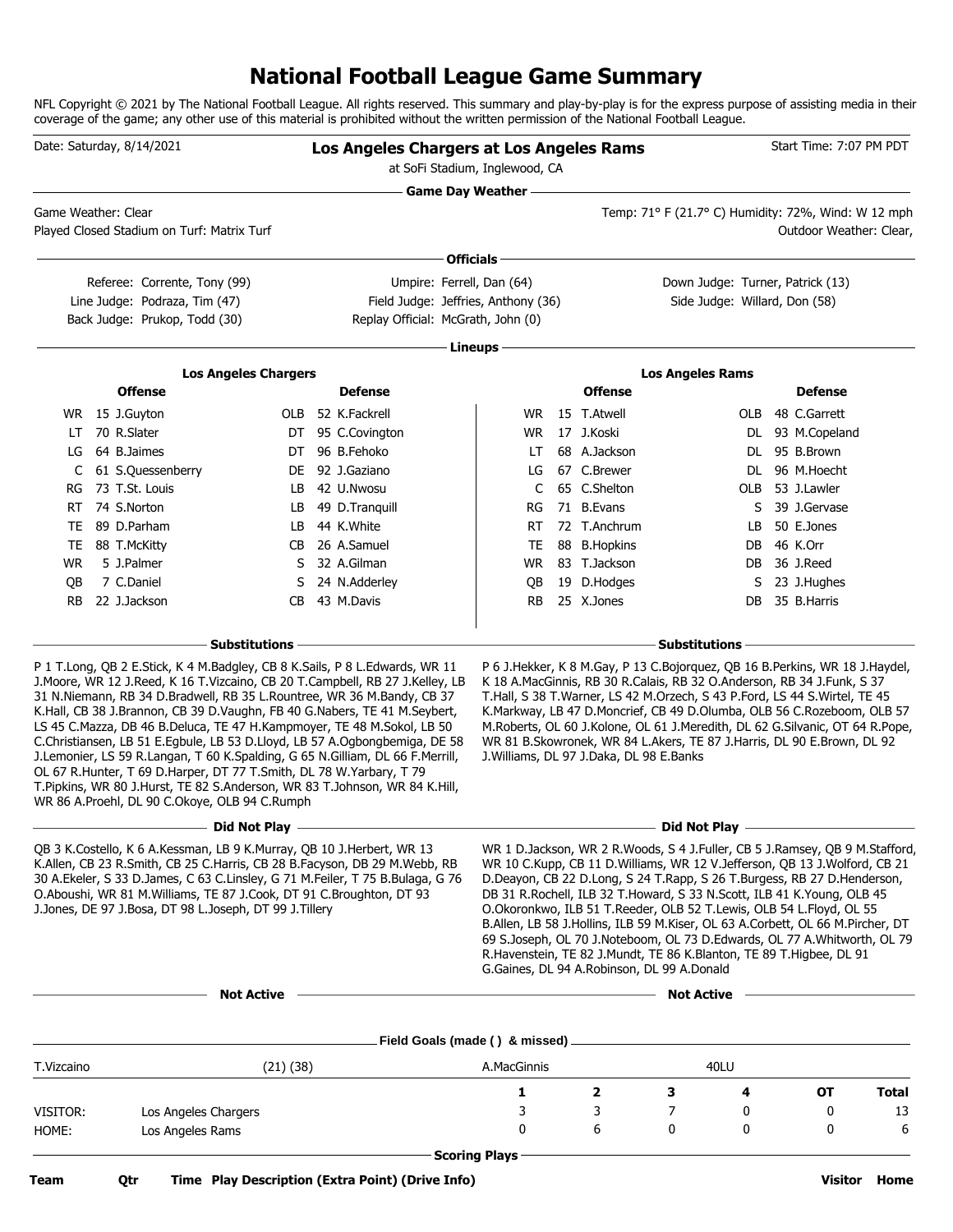# **National Football League Game Summary**

NFL Copyright © 2021 by The National Football League. All rights reserved. This summary and play-by-play is for the express purpose of assisting media in their coverage of the game; any other use of this material is prohibited without the written permission of the National Football League.

| Chargers                |  | 5:13 T. Vizcaino 21 yd. Field Goal (21-73, 9:47)                          |            |
|-------------------------|--|---------------------------------------------------------------------------|------------|
| Rams                    |  | 3:18 T. Jackson 4 yd. pass from B. Perkins (kick failed, wr) (9-48, 4:22) | 6          |
| Chargers                |  | 0:22 T. Vizcaino 38 yd. Field Goal (10-47, 2:56)                          | 6          |
| Chargers                |  | 6:06 D.Bradwell 1 yd. run (M.Badgley kick) (8-70, 4:23)                   | 6          |
| Paid Attendance: 68,791 |  |                                                                           | Time: 2:42 |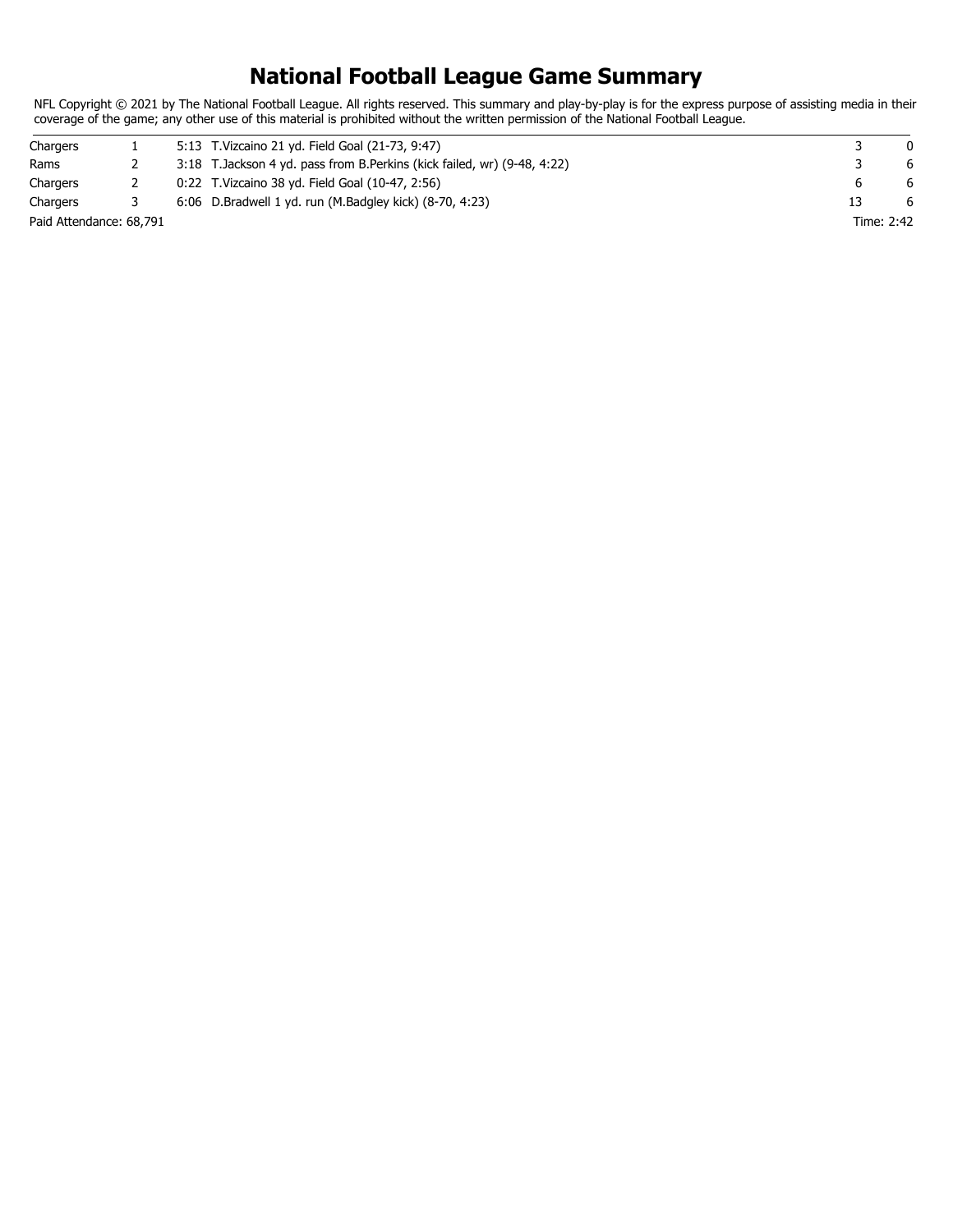# **Final Individual Statistics**

|                                           | <b>Los Angeles Chargers</b> |                |            |            |             |    |             |                    |                     |           |                        |                | <b>Los Angeles Rams</b> |             |            |              |                |           |
|-------------------------------------------|-----------------------------|----------------|------------|------------|-------------|----|-------------|--------------------|---------------------|-----------|------------------------|----------------|-------------------------|-------------|------------|--------------|----------------|-----------|
| <b>RUSHING</b>                            |                             |                | <b>ATT</b> | <b>YDS</b> | <b>AVG</b>  |    | LG          | <b>TD</b>          | <b>RUSHING</b>      |           |                        |                |                         | <b>ATT</b>  | <b>YDS</b> | <b>AVG</b>   | LG             | <b>TD</b> |
| L.Rountree                                |                             |                | 8          | 63         | 7.9         |    | 25          | 0                  | <b>B.Perkins</b>    |           |                        |                |                         | 4           | 23         | 5.8          | 12             | 0         |
| J.Kelley                                  |                             |                | 8          | 19         | 2.4         |    | 5           | 0                  | X.Jones             |           |                        |                |                         | 7           | 21         | 3.0          | 8              | 0         |
| D.Bradwell                                |                             |                | 3          | 18         | 6.0         |    | 12          | 1                  | R.Calais            |           |                        |                |                         | 7           | 14         | 2.0          | 5              | 0         |
| J.Jackson                                 |                             |                | 5          | 13         | 2.6         |    | 5           | 0                  | J.Funk              |           |                        |                |                         | 5           | 12         | 2.4          | $\overline{4}$ | 0         |
| T.Johnson                                 |                             |                | 1          | 0          | 0.0         |    | 0           | 0                  | D.Hodges            |           |                        |                |                         | 1           | 3          | 3.0          | 3              | 0         |
| E.Stick                                   |                             |                | 1          | $-1$       | -1.0        |    | -1          | 0                  |                     |           |                        |                |                         |             |            |              |                |           |
| Total                                     |                             |                | 26         | 112        | 4.3         |    | 25          | 1                  | Total               |           |                        |                |                         | 24          | 73         | 3.0          | 12             | 0         |
| <b>PASSING</b>                            | ATT                         | <b>CMP</b>     | <b>YDS</b> | SK/YD TD   |             |    | LG IN       | <b>RT</b>          | <b>PASSING</b>      |           |                        | ATT            | <b>CMP</b>              | <b>YDS</b>  | SK/YD      | TD           | LG IN          | <b>RT</b> |
| C.Daniel                                  | 24                          | 15             | 104        | 0/0        | 0           | 25 | 0           | 72.2               | D.Hodges            |           |                        | 19             | 11                      | 85          | 0/0        | 0            | 20<br>1        | 47.0      |
| E.Stick                                   | 7                           | 7              | 63         | 2/20       | 0           | 18 | 0           | 104.2              | <b>B.Perkins</b>    |           |                        | 10             | 7                       | 42          | 1/3        | 1            | 16<br>0        | 111.2     |
| Total                                     | 31                          | 22             | 167        | 2/20       | 0           | 25 | 0           | 83.7               | Total               |           |                        | 29             | 18                      | 127         | 1/3        | 1            | 20<br>1        | 69.2      |
| <b>PASS RECEIVING</b>                     |                             | <b>TAR</b>     | <b>REC</b> | <b>YDS</b> | <b>AVG</b>  |    | LG          | TD                 |                     |           | <b>PASS RECEIVING</b>  |                | <b>TAR</b>              | <b>REC</b>  | <b>YDS</b> | <b>AVG</b>   | LG             | <b>TD</b> |
| J.Palmer                                  |                             | 7              | 6          | 36         | 6.0         |    | 9           | 0                  | J.Harris            |           |                        |                | 7                       | 4           | 43         | 10.8         | 16             | 0         |
| J.Moore                                   |                             | 3              | 3          | 31         | 10.3        |    | 18          | 0                  | J.Koski             |           |                        |                | 5                       | 3           | 36         | 12.0         | 20             | 0         |
| D.Parham                                  |                             | 2              | 2          | 31         | 15.5        |    | 25          | 0                  | <b>T.Atwell</b>     |           |                        |                | 4                       | 2           | 21         | 10.5         | 20             | 0         |
| M.Sokol                                   |                             | 2              | 2          | 19         | 9.5         |    | 14          | 0                  | L.Akers             |           |                        |                | 2                       | 2           | 11         | 5.5          | 6              | 0         |
| J.Guyton                                  |                             | 5              | 2          | 16         | 8.0         |    | 9           | 0                  | T.Jackson           |           |                        |                | 2                       | 2           | 7          | 3.5          | 4              | 1         |
| J.Jackson                                 |                             | 1              | 1          | 9          | 9.0         |    | 9           | 0                  | X.Jones             |           |                        |                | 3                       | 2           | 6          | 3.0          | 3              | 0         |
| H.Kampmoyer                               |                             | 1              | 1          | 9          | 9.0         |    | 9           | 0                  | J.Haydel            |           |                        |                | 3                       | 1           | 5          | 5.0          | 5              | 0         |
| A.Proehl                                  |                             | 1              | 1          | 7          | 7.0         |    | 7           | 0                  | <b>B.Hopkins</b>    |           |                        |                | 2                       | 1           | 3          | 3.0          | 3              | 0         |
| J.Reed                                    |                             | 1              | 1          | 6          | 6.0         |    | 6           | 0                  | J.Funk              |           |                        |                | 1                       | 1           | $-5$       | $-5.0$       | $-5$           | 0         |
| D.Bradwell                                |                             | 1              | 1          | 4          | 4.0         |    | 4           | 0                  |                     |           |                        |                |                         |             |            |              |                |           |
| T.Johnson                                 |                             | 1              | 1          | 2          | 2.0         |    | 2           | 0                  |                     |           |                        |                |                         |             |            |              |                |           |
| J.Kelley                                  |                             | 3              | 1          | -3         | $-3.0$      |    | -3          | 0                  |                     |           |                        |                |                         |             |            |              |                |           |
| K.Hill                                    |                             | 2              | 0          | 0          | 0.0         |    | 0           | 0                  |                     |           |                        |                |                         |             |            |              |                |           |
| G.Nabers                                  |                             | 1              | 0          | 0          | 0.0         |    | 0           | 0                  |                     |           |                        |                |                         |             |            |              |                |           |
| Total                                     |                             | 31             | 22         | 167        | 7.6         |    | 25          | 0                  | Total               |           |                        |                | 29                      | 18          | 127        | 7.1          | 20             | 1         |
| <b>INTERCEPTIONS</b>                      |                             |                | <b>NO</b>  | <b>YDS</b> | <b>AVG</b>  |    | LG          | <b>TD</b>          |                     |           | <b>INTERCEPTIONS</b>   |                |                         | <b>NO</b>   | <b>YDS</b> | <b>AVG</b>   | LG             | <b>TD</b> |
| J.Brannon                                 |                             |                | 1          | 14         | 14.0        |    | 14          | 0                  |                     |           |                        |                |                         |             |            |              |                |           |
| Total                                     |                             |                | 1          | 14         | 14.0        |    | 14          | 0                  | Total               |           |                        |                |                         | 0           | 0          | 0            | 0              | 0         |
| <b>PUNTING</b>                            | NO.                         | <b>YDS</b>     | <b>AVG</b> | <b>NET</b> | TB          |    | <b>IN20</b> | LG                 | <b>PUNTING</b>      |           |                        | <b>NO</b>      | <b>YDS</b>              | <b>AVG</b>  | <b>NET</b> | TВ           | <b>IN20</b>    | LG        |
| T.Long                                    | 2                           | 123            | 61.5       | 38.5       | 0           |    | 0           | 62                 | J.Hekker            |           |                        | 2              | 91                      | 45.5        | 28.5       | 1            | 0              | 48        |
| L.Edwards                                 | 2                           | 107            | 53.5       | 43.0       | 0           |    | 0           | 59                 | C.Bojorquez         |           |                        | $\overline{2}$ | 86                      | 43.0        | 43.0       | 0            | 1              | 52        |
| Total                                     | 4                           | 230            | 57.5       | 40.8       | 0           |    | 0           | 62                 | Total               |           |                        | 4              | 177                     | 44.3        | 35.8       | $\mathbf{1}$ | $\mathbf{1}$   | 52        |
| <b>PUNT RETURNS</b>                       |                             | <b>NO</b>      | <b>YDS</b> | <b>AVG</b> | FC          |    | LG          | TD                 | <b>PUNT RETURNS</b> |           |                        |                | <b>NO</b>               | <b>YDS</b>  | <b>AVG</b> | FC           | LG             | <b>TD</b> |
| A.Proehl                                  |                             | 1              | 14         | 14.0       | 1           |    | 14          | 0                  | R.Calais            |           |                        |                | $\overline{2}$          | 52          | 26.0       | 0            | 46             | 0         |
| [OUT OF BOUNDS]                           |                             | 1              | 0          | 0.0        | 0           |    | 0           | 0                  | O.Anderson          |           |                        |                | $\mathbf{1}$            | 15          | 15.0       | 0            | 15             | 0         |
| [TOUCHBACK]                               |                             | 1              | 0          | 0.0        | 0           |    | 0           | 0                  | <b>T.Atwell</b>     |           |                        |                | $\mathbf{1}$            | $\mathbf 0$ | 0.0        | 0            | 0              | 0         |
| Total                                     |                             | 1              | 14         | 14.0       | 1           |    | 14          | 0                  | Total               |           |                        |                | $\overline{4}$          | 67          | 16.8       | 0            | 46             | 0         |
| <b>KICKOFF RETURNS</b>                    |                             | <b>NO</b>      | <b>YDS</b> | <b>AVG</b> | FC          |    | LG          | TD                 |                     |           | <b>KICKOFF RETURNS</b> |                | <b>NO</b>               | <b>YDS</b>  | <b>AVG</b> | FC           | LG             | <b>TD</b> |
| J.Reed                                    |                             | $\mathbf{1}$   | 25         | 25.0       | 0           |    | 25          | 0                  | J.Haydel            |           |                        |                | $\overline{2}$          | 38          | 19.0       | 0            | 21             | 0         |
| K.Hill                                    |                             | $\mathbf{1}$   | 18         | 18.0       | 0           |    | 18          | 0                  | R.Calais            |           |                        |                | $\mathbf{1}$            | 29          | 29.0       | 0            | 29             | 0         |
|                                           |                             |                |            |            |             |    |             |                    | O.Anderson          |           |                        |                | $\mathbf{1}$            | 18          | 18.0       | 0            | 18             | 0         |
| Total                                     |                             | $\overline{2}$ | 43         | 21.5       | 0           |    | 25          | 0                  | Total               |           |                        |                | $\overline{4}$          | 85          | 21.3       | 0            | 29             | 0         |
| <b>Los Angeles Chargers</b>               |                             |                |            |            |             |    |             |                    |                     |           |                        |                |                         |             |            |              |                |           |
| <b>FUMBLES</b>                            |                             |                |            | <b>FUM</b> | <b>LOST</b> |    |             | <b>OWN-REC YDS</b> |                     | TD        | <b>FORCED</b>          |                | <b>OPP-REC</b>          | <b>YDS</b>  | <b>TD</b>  |              | <b>OUT-BDS</b> |           |
| K.Hall                                    |                             |                |            | 0<br>0     |             | 0  |             | 0<br>0             | 0                   | 0         | $\mathbf{1}$           |                | 0                       | 0<br>0      | 0<br>0     |              | 0              |           |
| Total                                     |                             |                |            |            |             | 0  |             |                    | 0                   | 0         | 1                      |                | 0                       |             |            |              | 0              |           |
| <b>Los Angeles Rams</b><br><b>FUMBLES</b> |                             |                |            | <b>FUM</b> | <b>LOST</b> |    |             | <b>OWN-REC YDS</b> |                     | <b>TD</b> | <b>FORCED</b>          |                | <b>OPP-REC</b>          | <b>YDS</b>  | <b>TD</b>  |              | <b>OUT-BDS</b> |           |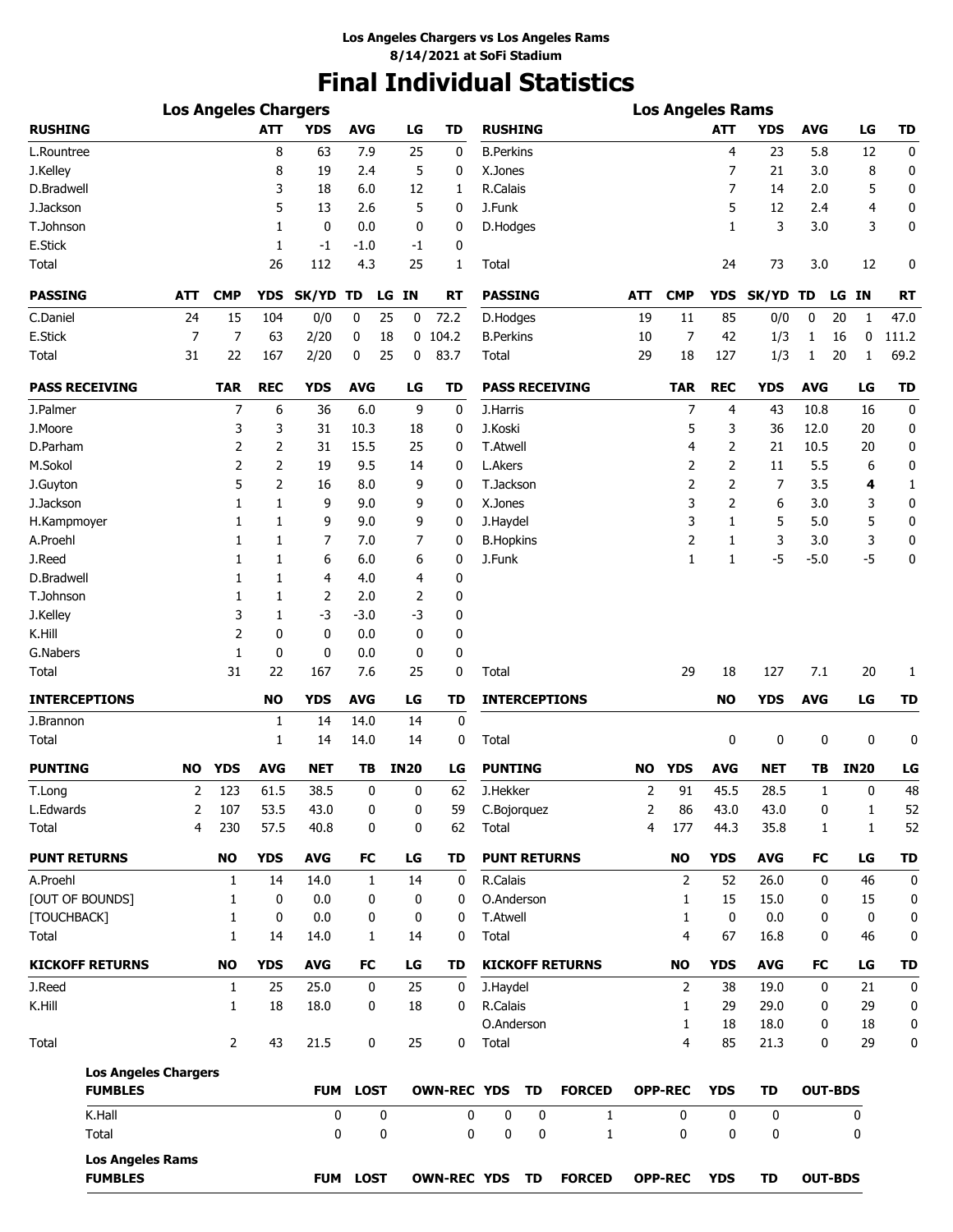# **Final Individual Statistics**

| O.Anderson |  |            | 0           | 0           | $\mathbf{0}$ | 0 | 0 | 0 | 0 |
|------------|--|------------|-------------|-------------|--------------|---|---|---|---|
| J.Harris   |  | 0          | 0           | $\mathbf 0$ | U            | 0 | 0 | U | 0 |
| J.Koski    |  |            | $\mathbf 0$ | $\mathbf 0$ | <b>U</b>     | 0 | 0 | U | 0 |
| Total      |  | $2^{\sim}$ | 0           | $\mathbf 0$ | U            | 0 | 0 | U | 0 |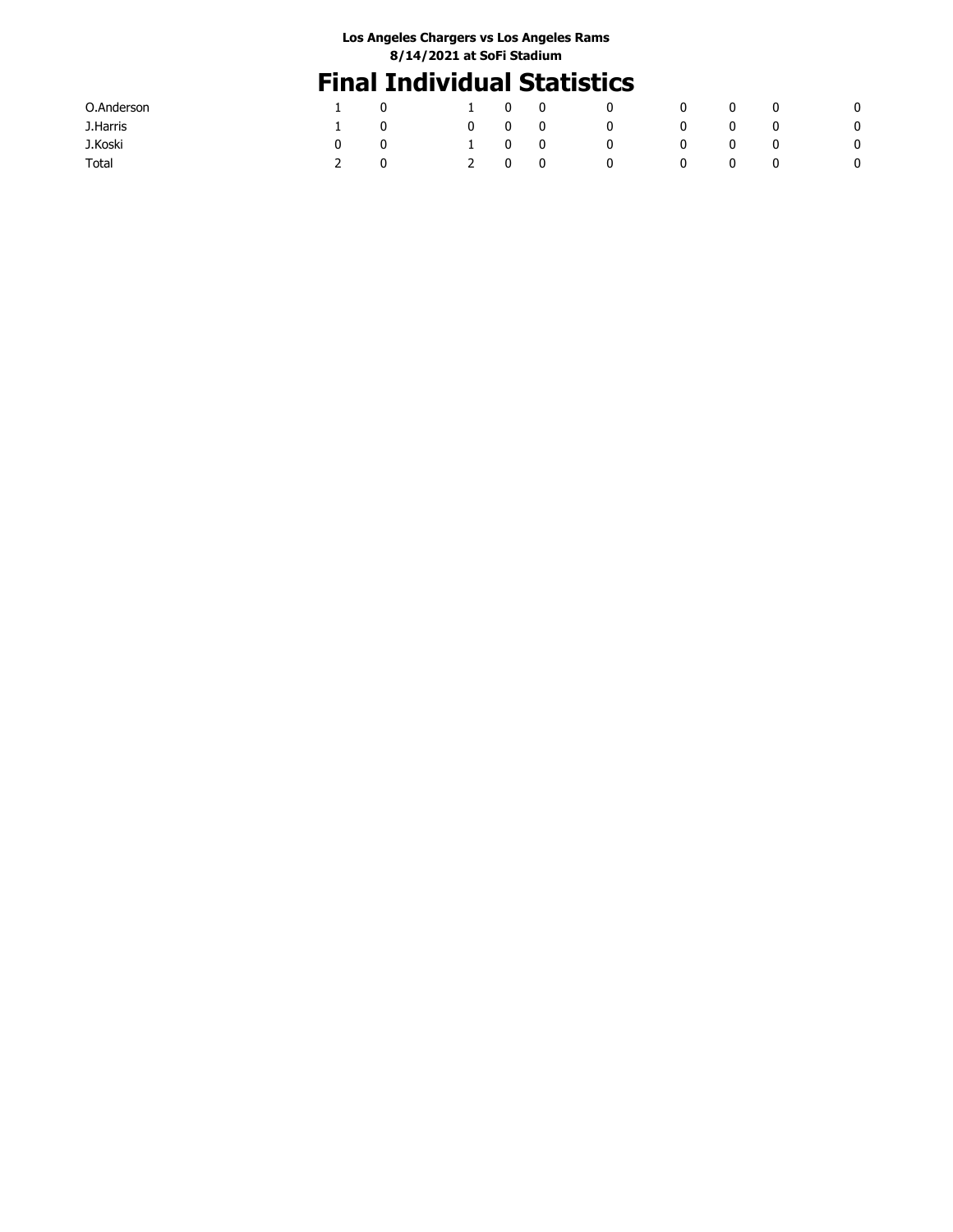# **Final Team Statistics**

|                                                   | <b>Visitor</b>  | Home          |
|---------------------------------------------------|-----------------|---------------|
|                                                   | <b>Chargers</b> | <b>Rams</b>   |
| <b>TOTAL FIRST DOWNS</b>                          | 16              | 15            |
| By Rushing                                        | 8               | 4             |
| By Passing                                        | 8               | 8             |
| By Penalty                                        | $\Omega$        | 3             |
| THIRD DOWN EFFICIENCY                             | 7-15-46.7%      | 7-15-46.7%    |
| <b>FOURTH DOWN EFFICIENCY</b>                     | 2-2-100.0%      | 1-2-50.0%     |
| <b>TOTAL NET YARDS</b>                            | 259             | 197           |
| Total Offensive Plays (inc. times thrown passing) | 59              | 54            |
| Average gain per offensive play                   | 4.4             | 3.6           |
| <b>NET YARDS RUSHING</b>                          | 112             | 73            |
| <b>Total Rushing Plays</b>                        | 26              | 24            |
| Average gain per rushing play                     | 4.3             | 3.0           |
| Tackles for a loss-number and yards               | $1 - 1$         | $3 - 7$       |
| <b>NET YARDS PASSING</b>                          | 147             | 124           |
| Times thrown - yards lost attempting to pass      | $2 - 20$        | $1 - 3$       |
| Gross yards passing                               | 167             | 127           |
| <b>PASS ATTEMPTS-COMPLETIONS-HAD INTERCEPTED</b>  | $31 - 22 - 0$   | $29 - 18 - 1$ |
| Avg gain per pass play (inc.# thrown passing)     | 4.5             | 4.1           |
| <b>KICKOFFS Number-In End Zone-Touchbacks</b>     | $4 - 4 - 0$     | $2 - 0 - 0$   |
| <b>PUNTS Number and Average</b>                   | 4-57.5          | 4-44.3        |
| <b>Had Blocked</b>                                | 0               | 0             |
| <b>FGs - PATs Had Blocked</b>                     | $0 - 0$         | $0 - 0$       |
| <b>Net Punting Average</b>                        | 40.8            | 35.8          |
| TOTAL RETURN YARDAGE (Not Including Kickoffs)     | 28              | 67            |
| No. and Yards Punt Returns                        | $1 - 14$        | 4-67          |
| No. and Yards Kickoff Returns                     | $2 - 43$        | $4 - 85$      |
| No. and Yards Interception Returns                | $1 - 14$        | $0 - 0$       |
| <b>PENALTIES Number and Yards</b>                 | $7 - 70$        | $4 - 30$      |
| <b>FUMBLES Number and Lost</b>                    | $0-0$           | $2 - 0$       |
| <b>TOUCHDOWNS</b>                                 | 1               | 1             |
| Rushing                                           | 1               | 0             |
| Passing                                           | 0               | $\mathbf{1}$  |
| <b>EXTRA POINTS Made-Attempts</b>                 | $1 - 1$         | $0 - 1$       |
| Kicking Made-Attempts                             | $1 - 1$         | $0 - 1$       |
| <b>FIELD GOALS Made-Attempts</b>                  | $2 - 2$         | $0 - 1$       |
| <b>RED ZONE EFFICIENCY</b>                        | 1-3-33%         | 1-2-50%       |
| <b>GOAL TO GO EFFICIENCY</b>                      | 1-2-50%         | 1-2-50%       |
| <b>SAFETIES</b>                                   | 0               | 0             |
| <b>FINAL SCORE</b>                                | 13              | 6             |
| TIME OF POSSESSION                                | 31:03           | 28:57         |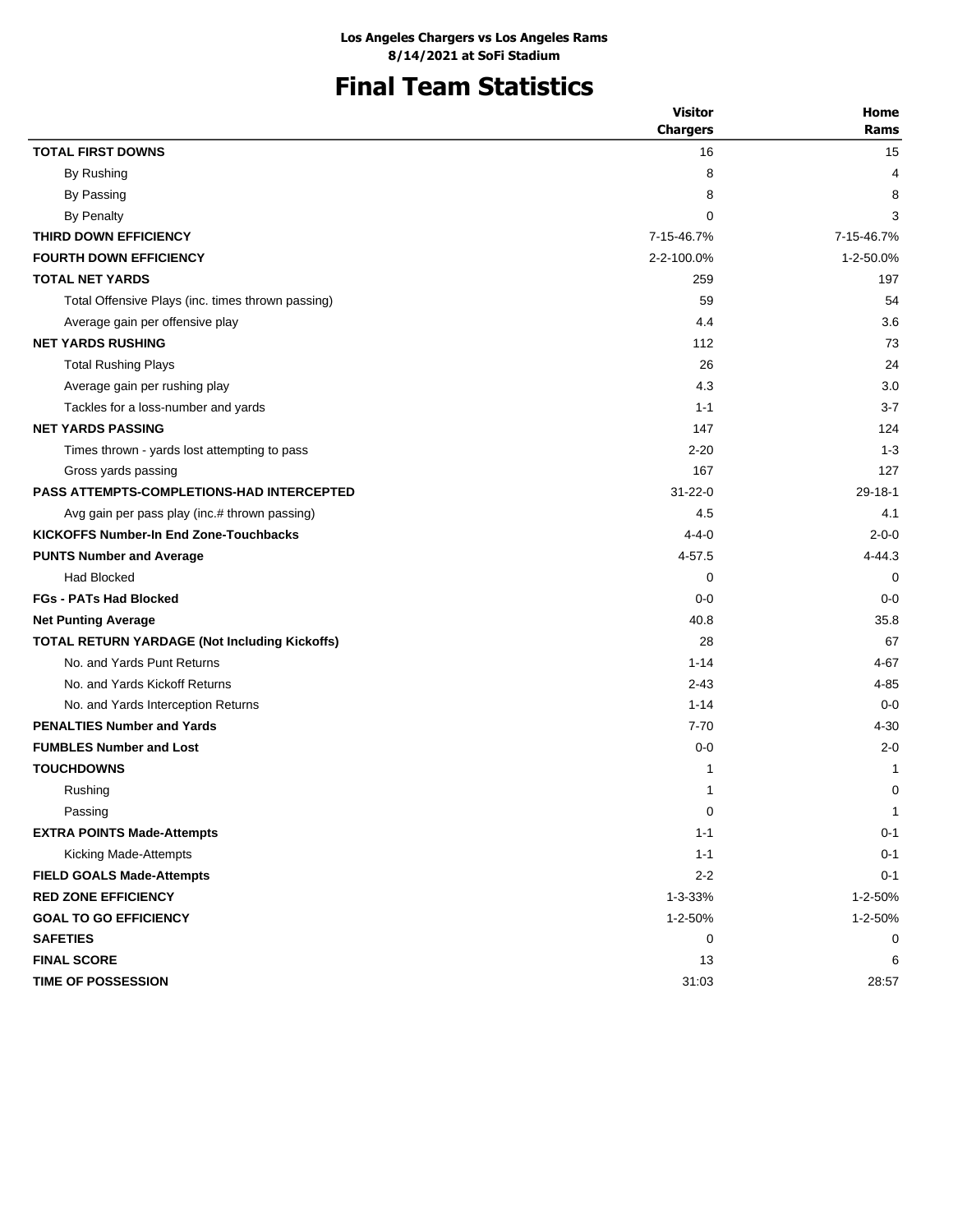# **Ball Possession And Drive Chart**

#### **Los Angeles Chargers**

**\* inside opponent's 20**

| #   | Time<br>Recd | Time<br>Lost | <b>Time How Ball</b><br><b>Poss Obtained</b> | <b>Drive</b><br>Began | #<br><b>Play</b> | Yds<br>Gain | Yds<br>Pen | <b>Net</b><br>Yds | 1st<br>Down | Last<br><b>Scrm</b> | <b>How Given</b><br>Up |
|-----|--------------|--------------|----------------------------------------------|-----------------------|------------------|-------------|------------|-------------------|-------------|---------------------|------------------------|
|     | 15:00        | 5:13         | 9:47 Kickoff                                 | <b>LAC 25</b>         | 21               | 73          | 0          | 73                | 6           | $*$ LA 2            | Field Goal             |
|     | 0:52         | 14:45        | 1:07<br>Punt                                 | <b>LAC 20</b>         | 3                | -1          | -5         | -6                | 0           | <b>LAC 14</b>       | Punt                   |
|     | 11:03        | 7:40         | 3:23 Punt                                    | <b>LAC 15</b>         | 6                | 17          | 0          | 17                |             | <b>LAC 32</b>       | Punt                   |
| 4   | 3:18         | 0:22         | 2:56 Kickoff                                 | <b>LAC 33</b>         | 10               | 47          | 0          | 47                | 2           | LA 20               | <b>Field Goal</b>      |
| .5. | 10:29        | 6:06         | 4:23 Punt                                    | LAC 30                | 8                | 70          | $\Omega$   | 70                | 4           | $*$ LA 1            | Touchdown              |
| 6   | 2:58         | 0:20         | 2:38 Missed FG                               | LAC 30                | 3                | -13         | -5         | $-18$             | 0           | LAC 12              | Punt                   |
|     | 9:28         | 7:18         | 2:10 Interception                            | <b>LAC 13</b>         | 3                |             | 0          |                   | 0           | <b>LAC 20</b>       | Punt                   |
| 8   | 4:39         | 0:00         | 4:39 Punt                                    | <b>LAC 21</b>         | 7                | 59          | 0          | 59                | 3           | * LA 19             | End of Game            |

(187) Average LAC 23

|    | <b>Los Angeles Rams</b> |              |                                              |                       |                  |             |                   |            |                |                     |                        |
|----|-------------------------|--------------|----------------------------------------------|-----------------------|------------------|-------------|-------------------|------------|----------------|---------------------|------------------------|
| #  | Time<br>Recd            | Time<br>Lost | <b>Time How Ball</b><br><b>Poss Obtained</b> | <b>Drive</b><br>Began | #<br><b>Play</b> | Yds<br>Gain | Yds<br><b>Pen</b> | Net<br>Yds | 1st<br>Down    | Last<br><b>Scrm</b> | <b>How Given</b><br>Up |
| 1  | 5:13                    | 0:52         | 4:21 Kickoff                                 | LA 27                 | 7                | 30          | 0                 | 30         | $\overline{2}$ | <b>LAC 43</b>       | Punt                   |
|    | 14:45                   | 11:03        | 3:42 Punt                                    | LA 15                 |                  | 18          | 0                 | 18         |                | LA 33               | Punt                   |
|    | 7:40                    | 3:18         | 4:22 Punt                                    | <b>LAC 48</b>         | 9                | 48          | 0                 | 48         | 4              | $*$ LAC 4           | Touchdown              |
| 4  | 0:22                    | 0:00         | 0:22 Kickoff                                 | LA 20                 |                  | $-2$        | 0                 | $-2$       | 0              | LA 20               | End of Half            |
| 5. | 15:00                   | 10:29        | 4:31 Kickoff                                 | LA 13                 | 6                | 18          | 5                 | 23         |                | LA 36               | Punt                   |
| 6  | 6:06                    | 2:58         | 3:08 Kickoff                                 | LA 14                 | 6                | 25          | 40                | 65         | 3              | <b>LAC 21</b>       | Missed FG              |
|    | 0:20                    | 9:28         | 5:52 Punt                                    | LA 44                 | 13               | 46          | 5.                | 51         | 3              | $*$ LAC 5           | Interception           |
| 8  | 7:18                    | 4:39         | 2:39 Punt                                    | LA 28                 | 6                | 17          | 0                 | 17         |                | LA 45               | Punt                   |

(213) Average LA 27

|         | <b>Time of Possession by Quarter</b>   | 1st                  | 2nd  | 3rd  | 4th             | ОT | Total |
|---------|----------------------------------------|----------------------|------|------|-----------------|----|-------|
| Visitor | Los Angeles Chargers                   | 10:39                | 6:34 | 7:01 | 6:49            |    | 31:03 |
| Home    | Los Angeles Rams                       | 4:21                 | 8:26 | 7:59 | 8:11            |    | 28:57 |
|         | <b>Kickoff Drive No.-Start Average</b> | Chargers: 2 - LAC 29 |      |      | Rams: 4 - LA 18 |    |       |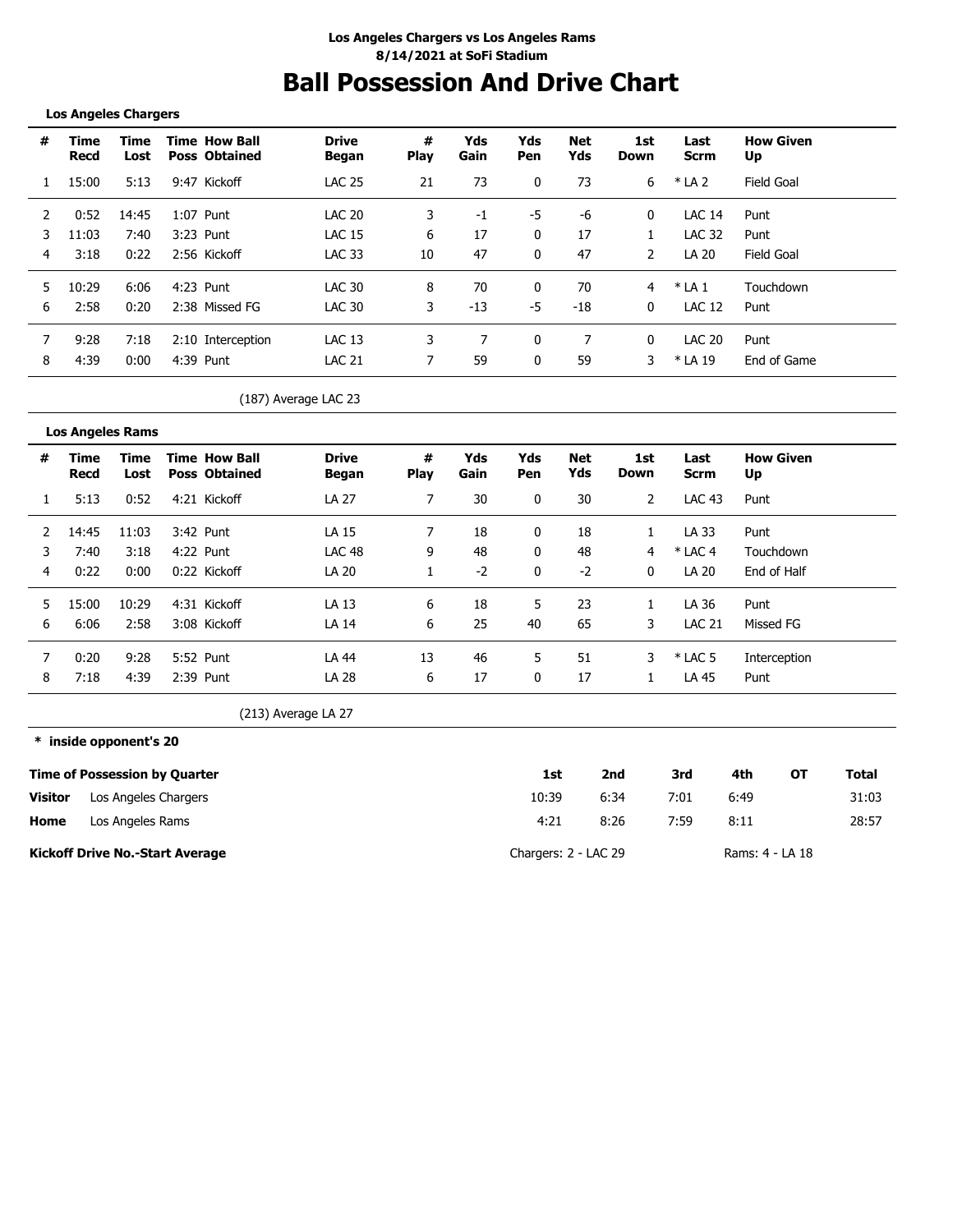# **Final Defensive Statistics**

| <b>Los Angeles Chargers</b> |                |                |                |              | <b>Reqular Defensive Plays</b> |              |             |              |              |              |              |            | <b>Special Teams</b> |             |              |           |              | <b>Misc</b> |              |           |
|-----------------------------|----------------|----------------|----------------|--------------|--------------------------------|--------------|-------------|--------------|--------------|--------------|--------------|------------|----------------------|-------------|--------------|-----------|--------------|-------------|--------------|-----------|
|                             | <b>TKL</b>     | AST            | <b>COMB</b>    | <b>SK</b>    | / YDS TFL                      |              | o           | IN           | <b>PD</b>    | <b>FF</b>    | <b>FR</b>    | <b>TKL</b> | <b>AST</b>           | <b>FF</b>   | <b>FR</b>    | <b>BL</b> | <b>TKL</b>   | <b>AST</b>  | FF           | <b>FR</b> |
| N.Niemann                   | 4              | 3              | 7              | 0            | 0                              | 0            |             | $\mathbf{0}$ | 0            | 0            | 0            | 0          | 0                    | $\mathbf 0$ | 0            | 0         | 0            | 0           | 0            | 0         |
| K.White                     |                |                | 4              | 0            | 0                              |              | 0           | 0            | 0            | 0            | 0            | 0          | 0                    | 0           | 0            | 0         | 0            | 0           | 0            | 0         |
| C.Rumph                     | 2              | 2              | 4              | 0.5          | 1.5                            | 0            |             | $\mathbf{0}$ | 0            | 0            | 0            | 1          | 0                    | 0           | 0            | 0         | 0            | 0           | 0            | 0         |
| A.Samuel                    | 3              | 0              | 3              | 0            | 0                              | 0            | 0           | 0            | 0            | 0            | 0            | 0          | 0                    | 0           | 0            | 0         | 0            | 0           | 0            | 0         |
| K.Hall                      | $\overline{2}$ | $\mathbf{1}$   | 3              | $\mathbf{0}$ | $\mathbf{0}$                   | 0            | 1           | $\mathbf{0}$ | 1            | 1            | $\mathbf{0}$ | 0          | $\mathbf{1}$         | 0           | $\mathbf{0}$ | 0         | $\mathbf{0}$ | $\Omega$    | $\mathbf{0}$ | 0         |
| C.Christiansen              |                |                | 3              | 0            | 0                              |              | 0           | 0            | 0            | 0            | 0            | 0          | 0                    | 0           | 0            | 0         | 0            | 0           | 0            | 0         |
| A.Ogbongbemiga              |                | 2              | 3              | 0            | 0                              | 0            | 0           | 0            | 0            | 0            | 0            | 1          | 0                    | 0           | 0            | 0         | 0            | 0           | 0            | 0         |
| T.Campbell                  |                | $\overline{2}$ | 3              | 0            | 0                              | 0            | 0           | 0            | 0            | 0            | 0            | 0          | 0                    | 0           | 0            | 0         | 0            | 0           | 0            | 0         |
| E.Egbule                    | $\Omega$       | 3              | 3              | 0.5          | 1.5                            | 0            | 1           | 0            | 0            | 0            | 0            | 1          | 0                    | 0           | 0            | 0         | 0            | 0           | 0            | 0         |
| J.Brannon                   |                | 0              | 2              | 0            | 0                              | 0            | 0           |              | 1            | 0            | 0            | 0          | 0                    | 0           | 0            | 0         | 0            | 0           | 0            | 0         |
| C.Covington                 | 2              | $\mathbf{0}$   | 2              | 0            | 0                              | 1            | 0           | 0            | 0            | 0            | 0            | 0          | 0                    | 0           | 0            | 0         | 0            | 0           | 0            | 0         |
| F.Merrill                   | 2              | 0              | 2              | 0            | 0                              | 1            | 0           | 0            | 0            | 0            | 0            | 0          | 0                    | 0           | 0            | 0         | 0            | 0           | 0            | 0         |
| D.Vaughn                    |                | 1              | $\overline{2}$ | 0            | $\mathbf{0}$                   | 0            | $\mathbf 0$ | 0            | 1            | 0            | 0            | 0          | 0                    | 0           | $\mathbf{0}$ | 0         | $\mathbf{0}$ | 0           | $\mathbf{0}$ | 0         |
| A.Gilman                    |                | 1              | 2              | 0            | 0                              | 0            | 0           | 0            | 0            | 0            | 0            | 2          | 0                    | 0           | 0            | 0         | 0            | 0           | 0            | 0         |
| J.Gaziano                   |                | 1              | 2              | 0            | 0                              | 0            | 0           | 0            | 0            | $\mathbf{0}$ | 0            | 0          | 0                    | 0           | 0            | 0         | 0            | 0           | 0            | 0         |
| D.Tranquill                 | 1              | 0              | 1              | 0            | 0                              | 0            | 1           | 0            | 0            | 0            | 0            | 0          | 0                    | 0           | 0            | 0         | 0            | 0           | 0            | 0         |
| N.Adderley                  | 1              | $\mathbf{0}$   | $\mathbf{1}$   | $\mathbf{0}$ | 0                              | 0            | 0           | 0            | 0            | 0            | 0            | 0          | 0                    | 0           | 0            | 0         | 0            | 0           | 0            | 0         |
| M.Davis                     |                | $\mathbf{0}$   | 1              | 0            | 0                              | 0            | 0           | 0            | 0            | 0            | 0            | 0          | 0                    | 0           | 0            | 0         | 0            | 0           | 0            | 0         |
| <b>B.Fehoko</b>             |                | $\mathbf{0}$   | 1              | 0            | $\mathbf{0}$                   | 0            | 0           | 0            | 0            | $\mathbf{0}$ | 0            | 0          | 0                    | 0           | 0            | 0         | 0            | 0           | 0            | 0         |
| J.Lemonier                  | 1              | 0              | 1              | 0            | 0                              | 0            | 0           | 0            | 0            | 0            | 0            | 0          | 0                    | 0           | 0            | 0         | 0            | 0           | 0            | 0         |
| W.Yarbary                   | $\Omega$       | $\mathbf{0}$   | $\Omega$       | $\mathbf{0}$ | $\mathbf{0}$                   | $\mathbf{0}$ | 1           | 0            | $\mathbf{0}$ | $\mathbf{0}$ | 0            | 0          | 0                    | 0           | $\mathbf{0}$ | 0         | $\mathbf{0}$ | 0           | 0            | 0         |
| C.Mazza                     | 0              | $\mathbf{0}$   | $\mathbf{0}$   | 0            | $\mathbf{0}$                   | 0            | 0           | $\mathbf{0}$ | 0            | 0            | 0            | 1          | 0                    | 0           | 0            | 0         | 0            | 0           | 0            | 0         |
| K.Sails                     | 0              | 0              | 0              | 0            | 0                              | 0            | 0           | 0            | 0            | 0            | 0            | 1          | 0                    | 0           | 0            | 0         | 0            | 0           | 0            | 0         |
| D.Bradwell                  | 0              | 0              | 0              | 0            | 0                              | 0            | 0           | 0            | 0            | 0            | 0            | 0          | 1                    | 0           | 0            | 0         | 0            | 0           | 0            | 0         |
| Total                       | 32             | 18             | 50             | 1            | 3                              | 4            | 5           | 1            | 3            | 1            | O            | 7          | $\overline{2}$       | 0           | $\mathbf{0}$ | 0         | $\mathbf 0$  | 0           | $\mathbf 0$  | 0         |

**TKL = Tackle AST = Assist COMB = Combined QH=QB Hit IN = Interception PD = Pass Defense FF = Forced Fumble FR = Fumble Recovery**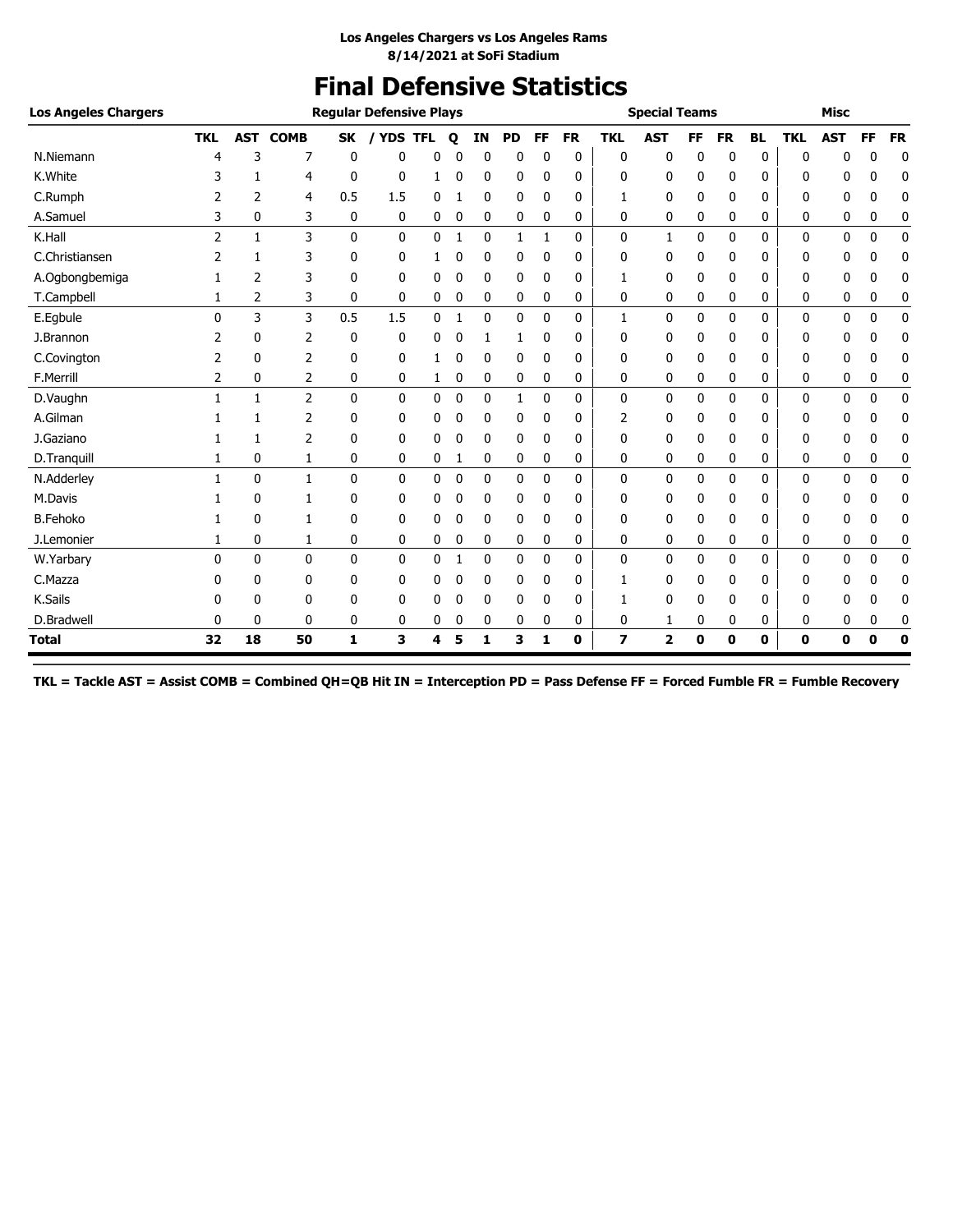# **Final Defensive Statistics**

| <b>Los Angeles Rams</b> |              |              |              |                | <b>Regular Defensive Plays</b> |               |             |             |              |              |           |                | <b>Special Teams</b> |           |           |             |              | <b>Misc</b>  |              |              |
|-------------------------|--------------|--------------|--------------|----------------|--------------------------------|---------------|-------------|-------------|--------------|--------------|-----------|----------------|----------------------|-----------|-----------|-------------|--------------|--------------|--------------|--------------|
|                         | <b>TKL</b>   | <b>AST</b>   | <b>COMB</b>  | SK             | <b>YDS</b>                     | <b>TFL OH</b> |             | IN          | <b>PD</b>    | <b>FF</b>    | <b>FR</b> | <b>TKL</b>     | <b>AST</b>           | <b>FF</b> | <b>FR</b> | <b>BL</b>   | <b>TKL</b>   | <b>AST</b>   | <b>FF</b>    | <b>FR</b>    |
| <b>B.Harris</b>         | 5            | 2            | 7            | 0              | 0                              | 0             | 0           | 0           | 0            | 0            | 0         | 0              | 0                    | 0         | 0         | 0           | $\Omega$     | 0            | n            | 0            |
| J.Hughes                |              | 5            | 6            | 0              | 0                              | 0             | 0           | 0           | 0            | 0            | 0         | 1              | 0                    | 0         | 0         | 0           | 0            | 0            | 0            | 0            |
| J.Reed                  |              | 2            | 5            | 0              | 0                              | 0             | 0           | 0           | 1            | 0            | 0         | 0              | 0                    | 0         | 0         | 0           | 0            | 0            | 0            | 0            |
| J.Lawler                | 2            | 3            | 5            | 0              | 0                              | 1             | 2           | 0           | 0            | 0            | 0         | 0              | 0                    | 0         | 0         | 0           | 0            | 0            | 0            | 0            |
| D.Moncrief              | 3            | $\mathbf{1}$ | 4            | 0              | $\mathbf{0}$                   | 0             | 0           | 0           | 0            | 0            | 0         | 0              | 0                    | 0         | 0         | 0           | $\mathbf{0}$ | 0            | 0            | 0            |
| J.Williams              | 2            | 2            | 4            | 1              | 12                             | 1             |             | 0           | 0            | 0            | 0         | 0              | 0                    | 0         | 0         | 0           | 0            | 0            | 0            | 0            |
| D.Olumba                |              | 2            | 4            | 0              | $\mathbf{0}$                   | 0             | 0           | 0           | 0            | 0            | 0         | 0              | 0                    | 0         | 0         | 0           | 0            | 0            | 0            | 0            |
| J.Gervase               |              | 3            | 4            | 0              | 0                              | 0             | 0           | 0           | 0            | 0            | 0         | 0              | 1                    | 0         | 0         | 0           | 0            | 0            | 0            | 0            |
| E.Banks                 | 2            | $\mathbf{1}$ | 3            | 1              | 8                              | 1             | 1           | 0           | 0            | 0            | 0         | 0              | 0                    | 0         | 0         | 0           | $\mathbf{0}$ | 0            | 0            | $\mathbf 0$  |
| C.Rozeboom              |              |              | 3            | 0              | 0                              | 0             | 0           | 0           | 0            | 0            | 0         | 0              | 0                    | 0         | 0         | 0           | 0            | 0            | 0            | 0            |
| T.Hall                  | 2            |              | 3            | 0              | 0                              | 0             | 0           | 0           | 0            | 0            | 0         | 0              | 0                    | 0         | 0         | 0           | 0            | 0            | 0            | 0            |
| K.Orr                   |              | 2            | 3            | 0              | 0                              | 0             | 0           | 0           | 0            | 0            | 0         | 0              | 0                    | 0         | 0         | 0           | 0            | 0            | 0            | 0            |
| E.Jones                 | <sup>0</sup> | 3            | 3            | $\mathbf{0}$   | 0                              | $\mathbf 0$   | $\mathbf 0$ | 0           | 0            | 0            | 0         | 0              | $\mathbf{0}$         | 0         | 0         | 0           | $\mathbf{0}$ | 0            | $\mathbf 0$  | $\mathbf 0$  |
| T.Warner                |              | $\mathbf{0}$ | 2            | 0              | 0                              | 1             | 0           | 0           | 0            | 0            | 0         | 1              | 0                    | 0         | 0         | 0           | 0            | 0            | 0            | 0            |
| G.Silvanic              |              | 0            | 2            | 0              | 0                              | 0             | 0           | 0           | 0            | 0            | 0         | 0              | 0                    | 0         | 0         | 0           | 0            | 0            | 0            | 0            |
| M.Copeland              |              | 0            | 1            | 0              | 0                              | 0             | 0           | 0           | 0            | 0            | 0         | 0              | 0                    | 0         | 0         | 0           | 0            | 0            | 0            | 0            |
| J.Daka                  |              | $\mathbf{0}$ | $\mathbf{1}$ | $\mathbf{0}$   | 0                              | 0             | $\mathbf 0$ | $\Omega$    | $\mathbf{0}$ | $\mathbf{0}$ | 0         | 0              | 0                    | 0         | 0         | 0           | $\mathbf{0}$ | 0            | $\mathbf{0}$ | $\mathbf 0$  |
| M.Hoecht                |              | 1            | 1            | 0              | 0                              | 0             | 0           | 0           | 0            | 0            | 0         | 0              | 0                    | 0         | 0         | 0           | 0            | 0            | 0            | 0            |
| E.Brown                 | 0            |              |              | 0              | 0                              | 0             | 0           | 0           | 0            | 0            | 0         | 0              | 0                    | 0         | 0         | 0           | 0            | 0            | 0            | 0            |
| M.Roberts               | 0            | 1            | 1            | 0              | 0                              | 0             | 0           | 0           | 0            | 0            | 0         | 0              | 0                    | 0         | 0         | 0           | 0            | 0            | 0            | 0            |
| <b>B.Skowronek</b>      | 0            | $\mathbf{0}$ | $\mathbf{0}$ | $\mathbf{0}$   | 0                              | 0             | $\mathbf 0$ | 0           | $\mathbf{0}$ | 0            | 0         | 0              | $\mathbf{1}$         | 0         | 0         | 0           | 0            | 0            | $\mathbf 0$  | 0            |
| O.Anderson              | O            | 0            | 0            | 0              | 0                              | 0             | 0           | 0           | 0            | 0            | 0         | $\Omega$       | 0                    | 0         | 1         | 0           | 0            | 0            |              | 0            |
| D.Hodges                |              | 0            | 0            | 0              | 0                              | 0             | 0           | 0           | 0            | 0            | 0         | 0              | 0                    | 0         | 0         | 0           |              | 0            | 0            | 0            |
| J.Koski                 | 0            | 0            | 0            | 0              | 0                              | 0             | 0           | 0           | 0            | 0            | 0         | 0              | 0                    | 0         | 0         | 0           | 0            | 0            | 0            |              |
| <b>Total</b>            | 32           | 31           | 63           | $\overline{2}$ | 20                             | 4             | 4           | $\mathbf 0$ | 1            | 0            | O         | $\overline{2}$ | $\overline{2}$       | 0         | 1         | $\mathbf 0$ | 1            | $\mathbf{0}$ | $\mathbf 0$  | $\mathbf{1}$ |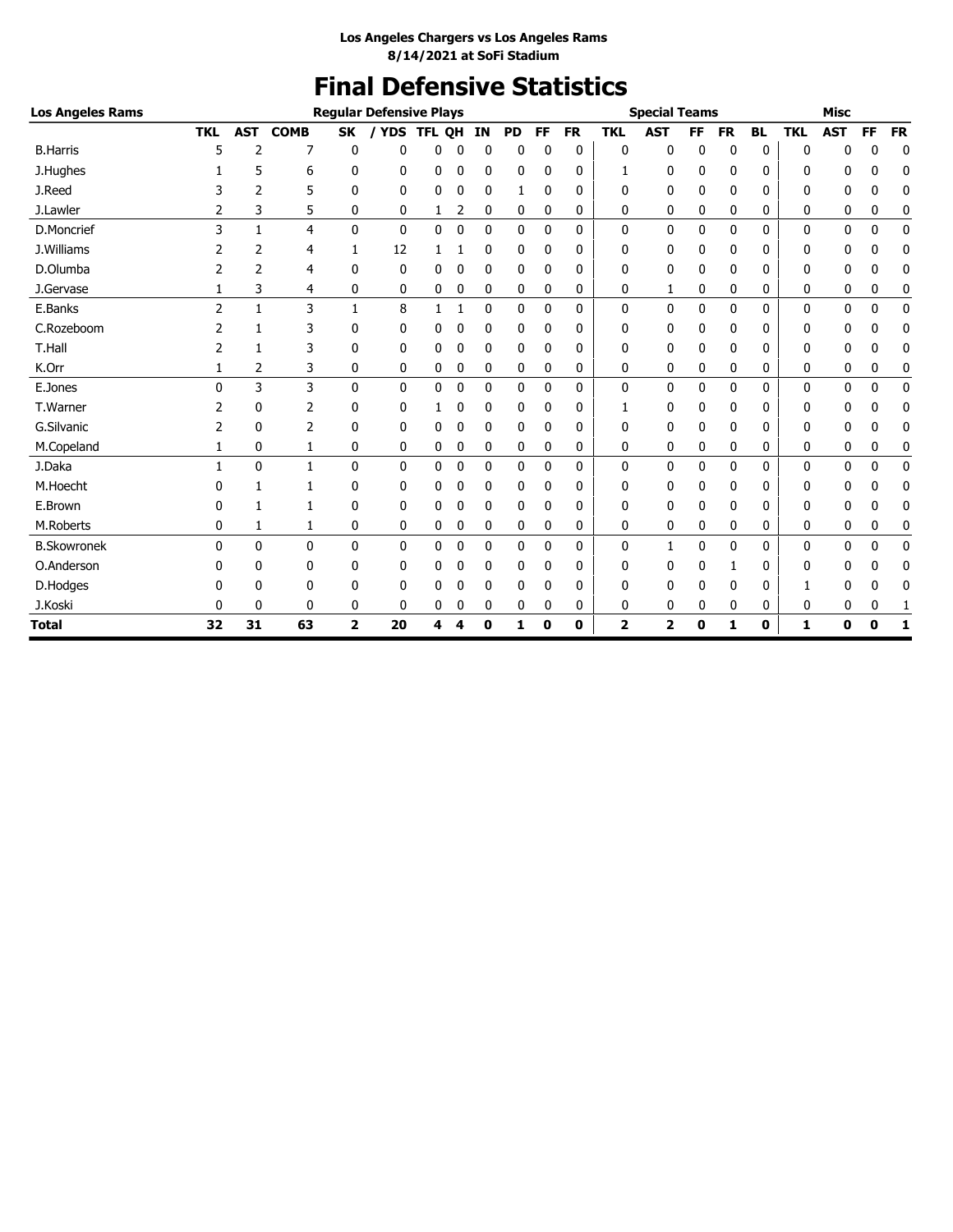# **First Half Summary**

| 'eam     | Otr | Time Play Description (Extra Point) (Drive Info) |                 |                    |
|----------|-----|--------------------------------------------------|-----------------|--------------------|
|          |     |                                                  | Scoring Plays - |                    |
| Rams     |     | $0.6 = 6$                                        | Rams            | 12:47              |
| Chargers |     | $3 \; 3 = 6$                                     | Chargers        | 17:13              |
|          |     | PERIOD SCORES                                    |                 | TIME OF POSSESSION |
|          |     |                                                  |                 |                    |

| Team     | 0tr | Time Play Description (Extra Point) (Drive Info)                          | Visitor | Home |
|----------|-----|---------------------------------------------------------------------------|---------|------|
| Chargers |     | 5:13 T.Vizcaino 21 yd. Field Goal (21-73, 9:47)                           |         |      |
| Rams     |     | 3:18 T. Jackson 4 yd. pass from B. Perkins (kick failed, wr) (9-48, 4:22) |         |      |
| Chargers |     | 0:22 T. Vizcaino 38 yd. Field Goal (10-47, 2:56)                          |         |      |

|                                            | Los Angeles Chargers | Los Angeles Rams |
|--------------------------------------------|----------------------|------------------|
| <b>TOTAL FIRST DOWNS</b>                   | 9                    |                  |
| First Downs Rushing-Passing-by Penalty     | $4 - 5 - 0$          | $2 - 5 - 0$      |
| <b>THIRD DOWN EFFICIENCY</b>               | 6-11-54.5%           | $3 - 6 - 50.0%$  |
| <b>TOTAL NET YARDS</b>                     | 136                  | 91               |
| <b>Total Offensive Plays</b>               | 38                   | 24               |
| <b>NET YARDS RUSHING</b>                   | 32                   | 25               |
| <b>NET YARDS PASSING</b>                   | 104                  | 66               |
| Gross Yards Passing                        | 104                  | 66               |
| Times thrown-yards lost attempting to pass | $0-0$                | $0-0$            |
| Pass Attempts-Completions-Had Intercepted  | $24 - 15 - 0$        | $14 - 11 - 0$    |
| <b>Punts-Number and Average</b>            | $2 - 61.5$           | $2 - 47.5$       |
| <b>Penalties-Number and Yards</b>          | $2 - 10$             | $2 - 15$         |
| <b>Fumbles-Number and Lost</b>             | $0 - 0$              | $1 - 0$          |
| <b>Red Zone Efficiency</b>                 | $0 - 1 - 0%$         | 1-1-100%         |
| <b>Average Drive Start</b>                 | <b>LAC 23</b>        | LA 28            |

|                             |            | <b>Los Angeles Chargers</b> |              |                                |            |             |           | <b>Los Angeles Rams</b>     |    |                       |           |           |              |            |                      |                |             |            |             |           |              |
|-----------------------------|------------|-----------------------------|--------------|--------------------------------|------------|-------------|-----------|-----------------------------|----|-----------------------|-----------|-----------|--------------|------------|----------------------|----------------|-------------|------------|-------------|-----------|--------------|
| <b>RUSHING</b>              |            |                             | <b>ATT</b>   | <b>YDS</b>                     | <b>AVG</b> |             | LG        | TD                          |    | <b>RUSHING</b>        |           |           |              |            |                      | <b>ATT</b>     | <b>YDS</b>  |            | <b>AVG</b>  | LG        | <b>TD</b>    |
| J.Kelley                    |            |                             | 8            | 19                             | 2.4        |             | 5         |                             | 0  | X.Jones               |           |           |              |            |                      | 4              | 13          |            | 3.3         | 8         | 0            |
| J.Jackson                   |            |                             | 5            | 13                             | 2.6        |             | 5         |                             | 0  | J.Funk                |           |           |              |            |                      | 3              | 5           |            | 1.7         | 2         | 0            |
| T.Johnson                   |            |                             | 1            | 0                              | 0.0        |             | 0         |                             | 0  | <b>B.Perkins</b>      |           |           |              |            |                      | 2              | 4           |            | 2.0         | 6         | 0            |
|                             |            |                             |              |                                |            |             |           |                             |    | D.Hodges              |           |           |              |            |                      | $\mathbf{1}$   | 3           |            | 3.0         | 3         | 0            |
| Total                       |            |                             | 14           | 32                             | 2.3        |             | 5         |                             | 0  | Total                 |           |           |              |            |                      | 10             | 25          |            | 2.5         | 8         | 0            |
| <b>PASSING</b>              | <b>ATT</b> | <b>CMP</b>                  | <b>YDS</b>   | SK/YD                          | TD         | LG IN       |           | <b>RT</b>                   |    | <b>PASSING</b>        |           |           |              | <b>ATT</b> | <b>CMP</b>           | <b>YDS</b>     | SK/YD TD    |            |             | LG IN     | <b>RT</b>    |
| C.Daniel                    | 24         | 15                          | 104          | 0/0                            | 0          | 25          | 0         | 72.2                        |    | D.Hodges              |           |           |              | 8          | 6                    | 33             | 0/0         | 0          | 20          | 0         | 81.8         |
|                             |            |                             |              |                                |            |             |           |                             |    | <b>B.Perkins</b>      |           |           |              | 6          | 5                    | 33             | 0/0         | 1          | 16          | 0         | 129.2        |
| Total                       | 24         | 15                          | 104          | 0/0                            | 0          | 25          | 0         | 72.2                        |    | Total                 |           |           |              | 14         | 11                   | 66             | 0/0         | 1          | 20          | 0         | 110.1        |
| <b>PASS RECEIVING</b>       |            | <b>TAR</b>                  | <b>REC</b>   | <b>YDS</b>                     | <b>AVG</b> |             | LG        | TD                          |    | <b>PASS RECEIVING</b> |           |           |              |            | <b>TAR</b>           | <b>REC</b>     | <b>YDS</b>  |            | <b>AVG</b>  | LG        | <b>TD</b>    |
| J.Palmer                    |            | 7                           | 6            | 36                             | 6.0        |             | 9         |                             | 0  | J.Harris              |           |           |              |            | 3                    | 3              | 30          |            | 10.0        | 16        | 0            |
| D.Parham                    |            | 2                           | 2            | 31                             | 15.5       |             | 25        |                             | 0  | <b>T.Atwell</b>       |           |           |              |            | 4                    | 2              | 21          |            | 10.5        | 20        | 0            |
| J.Guyton                    |            | 5                           | 2            | 16                             | 8.0        |             | 9         |                             | 0  | T.Jackson             |           |           |              |            | 2                    | 2              | 7           |            | 3.5         | 4         | $\mathbf{1}$ |
| J.Moore                     |            | 2                           | 2            | 13                             | 6.5        |             | 7         |                             | 0  | X.Jones               |           |           |              |            | 3                    | $\overline{2}$ | 6           |            | 3.0         | 3         | 0            |
| J.Jackson                   |            | 1                           | 1            | 9                              | 9.0        |             | 9         |                             | 0  | J.Koski               |           |           |              |            | 1                    | 1              | 7           |            | 7.0         | 7         | 0            |
| T.Johnson                   |            | 1                           | 1            | 2                              | 2.0        |             | 2         |                             | 0  | J.Funk                |           |           |              |            | 1                    | 1              | $-5$        |            | $-5.0$      | $-5$      | 0            |
| J.Kelley                    |            | 3                           | $\mathbf{1}$ | $-3$                           | $-3.0$     |             | -3        |                             | 0  |                       |           |           |              |            |                      |                |             |            |             |           |              |
| K.Hill                      |            | 2                           | 0            | 0                              | 0.0        |             | 0         |                             | 0  |                       |           |           |              |            |                      |                |             |            |             |           |              |
| G.Nabers                    |            | 1                           | 0            | 0                              | 0.0        |             | 0         |                             | 0  |                       |           |           |              |            |                      |                |             |            |             |           |              |
| Total                       |            | 24                          | 15           | 104                            | 6.9        |             | 25        |                             | 0  | Total                 |           |           |              |            | 14                   | 11             | 66          |            | 6.0         | 20        | 1            |
| <b>Los Angeles Chargers</b> |            |                             |              | <b>Regular Defensive Plays</b> |            |             |           |                             |    |                       |           |           |              |            | <b>Special Teams</b> |                |             |            | <b>Misc</b> |           |              |
|                             | <b>TKL</b> | AST                         | <b>COMB</b>  |                                | <b>SK</b>  |             | / YDS TFL | o                           | ΙN | <b>PD</b>             | <b>FF</b> | <b>FR</b> | <b>TKL</b>   | <b>AST</b> | FF                   | <b>FR</b>      | <b>BL</b>   | <b>TKL</b> | <b>AST</b>  | <b>FF</b> | <b>FR</b>    |
| K.White                     |            | 3                           | 1            | 4                              | 0          |             | 0         | 0<br>1                      |    | 0<br>0                | 0         | 0         | 0            |            | 0<br>0               | 0              | 0           | 0          | 0           | 0         | 0            |
| A.Samuel                    |            | 3                           | 0            | 3                              | 0          |             | 0         | 0<br>0                      |    | 0<br>0                | 0         | 0         | 0            |            | 0<br>0               | 0              | 0           | 0          | 0           | 0         | 0            |
| C.Covington                 |            | 2                           | 0            | 2                              | 0          |             | 0         | 0<br>$\mathbf{1}$           |    | 0<br>0                | 0         | 0         | 0            |            | 0<br>0               | 0              | 0           | 0          | 0           | 0         | 0            |
| K.Hall                      |            | $\overline{2}$              | 0            | $\overline{2}$                 | 0          |             | 0         | 0<br>0                      |    | 0<br>0                | 1         | 0         | 0            |            | 0<br>0               | 0              | 0           | 0          | 0           | 0         | 0            |
| Total                       |            | 10                          | $\mathbf{1}$ | 11                             | $\bf{0}$   | $\mathbf 0$ |           | $\mathbf{2}$<br>$\mathbf 0$ |    | $\bf{0}$<br>0         | 1         | 0         | $\mathbf{0}$ |            | $\mathbf{0}$<br>0    | 0              | $\mathbf 0$ | 0          | 0           | 0         | $\mathbf 0$  |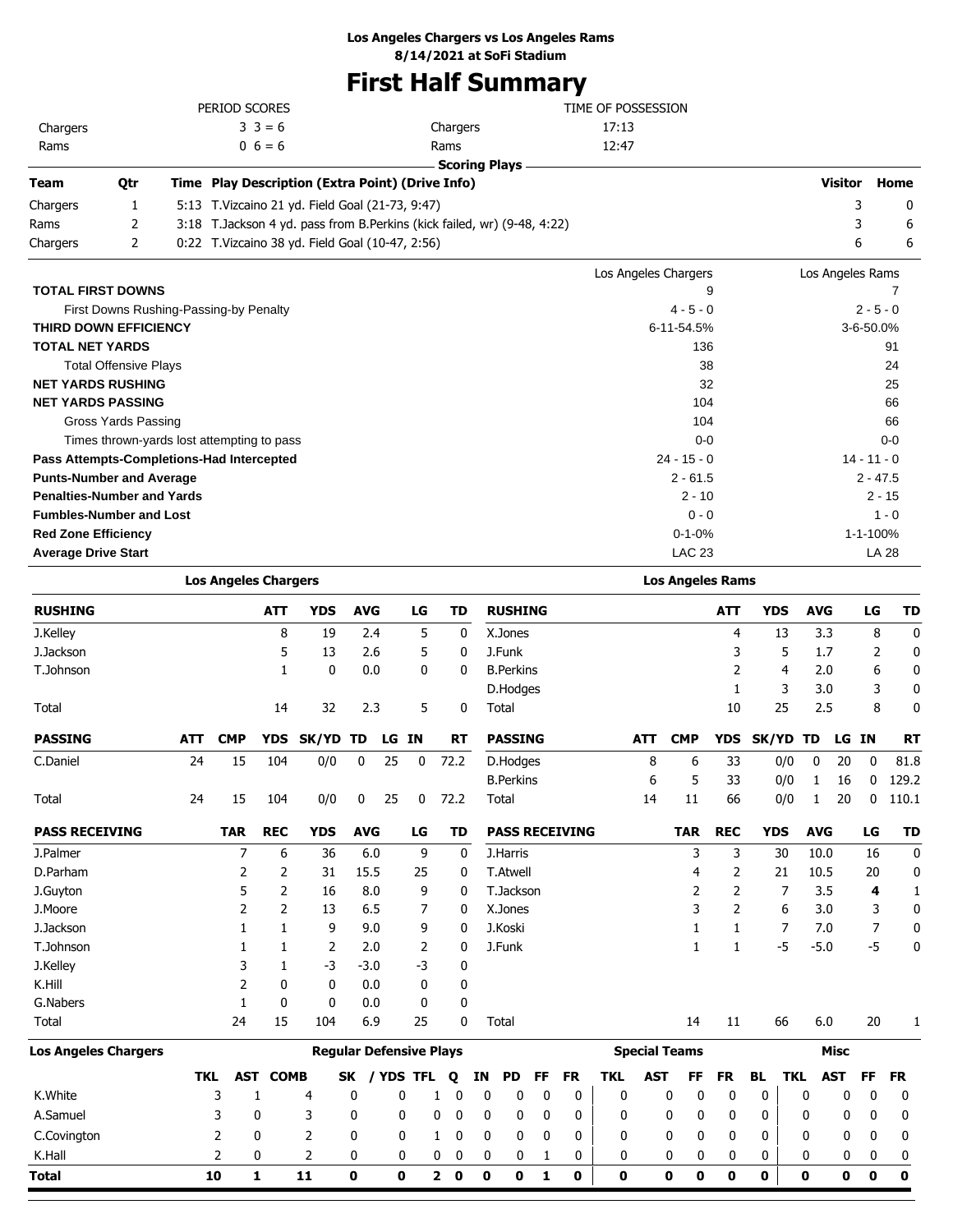# **First Half Summary**

| <b>Los Angeles Rams</b> |     |            |             |           | <b>Regular Defensive Plays</b> |                   |    |     |    |             |     | <b>Special Teams</b> |    |           |    |      | Misc |     |           |
|-------------------------|-----|------------|-------------|-----------|--------------------------------|-------------------|----|-----|----|-------------|-----|----------------------|----|-----------|----|------|------|-----|-----------|
|                         | TKL | <b>AST</b> | <b>COMB</b> | <b>SK</b> |                                | <b>YDS TFL QH</b> | IN | PD. | FF | <b>FR</b>   | TKL | <b>AST</b>           | FF | <b>FR</b> | BL | TKL. | AST  | FF. | <b>FR</b> |
| <b>B.Harris</b>         | 4   |            | b           |           |                                | U                 |    |     |    |             | 0   |                      |    |           | 0  |      |      |     | 0         |
| J.Hughes                |     |            | h           |           |                                | U                 |    |     |    | 0           | 0   |                      |    |           | 0  |      |      |     | 0         |
| J.Reed                  |     |            |             |           |                                |                   |    |     |    |             | 0   |                      |    |           | 0  |      |      |     | 0         |
| J.Lawler                |     |            |             |           |                                |                   |    |     |    | 0           | 0   | 0                    |    |           | 0  |      |      |     | 0         |
| <b>Total</b>            | 10  |            |             | O         |                                |                   |    |     |    | $\mathbf 0$ | 0   | o                    | 0  |           |    | o    | o    |     | 0         |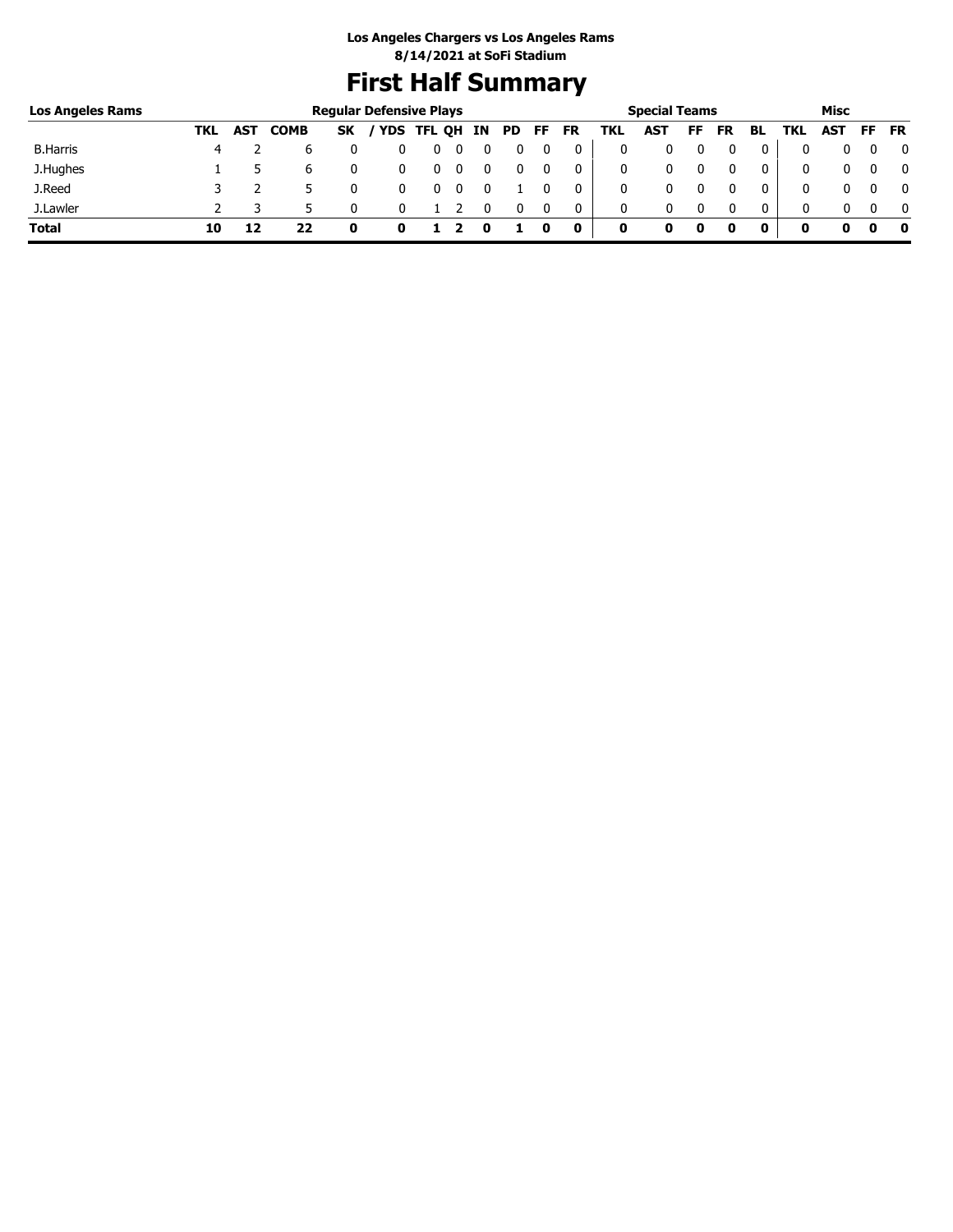| Play By Play                                                                        | <b>First Quarter</b> | 8/14/2021 |
|-------------------------------------------------------------------------------------|----------------------|-----------|
| LAC wins toss, elects to Receive, and LA elects to defend the South goal.           |                      |           |
| M.Gay kicks 58 yards from LA 35 to LAC 7. K.Hill to LAC 25 for 18 yards (T.Warner). |                      |           |
| Los Angeles Chargers at 15:00, (1st play from scrimmage 14:52)                      |                      |           |

|                 | Los Angeles Chargers at 15:00, (1st play from scrimmage 14:52)                                                                                                                                                                         |                |
|-----------------|----------------------------------------------------------------------------------------------------------------------------------------------------------------------------------------------------------------------------------------|----------------|
| 1-10-LAC 25     | (14:52) (Shotgun) C.Daniel pass short right to J.Palmer to LAC 34 for 9 yards (B.Harris).                                                                                                                                              |                |
| $2-1-LAC$ 34    | (14:22) J.Jackson left tackle to LAC 37 for 3 yards (J.Gervase; J.Lawler).                                                                                                                                                             | R <sub>1</sub> |
| 1-10-LAC 37     | (13:47) (Shotgun) C.Daniel pass incomplete short right to J.Guyton.                                                                                                                                                                    |                |
| 2-10-LAC 37     | (13:43) (Shotgun) J.Jackson up the middle to LAC 42 for 5 yards (J.Reed).                                                                                                                                                              |                |
| 3-5-LAC 42      | (13:00) (Shotgun) C.Daniel pass short left to J.Palmer to LAC 49 for 7 yards (D.Olumba).                                                                                                                                               | P <sub>2</sub> |
| 1-10-LAC 49     | (12:25) (Shotgun) C.Daniel pass short right to J.Palmer to LA 44 for 7 yards (B.Harris).                                                                                                                                               |                |
| 2-3-LA 44       | (11:50) J.Jackson right end to LA 44 for no gain (J.Lawler; J.Hughes).                                                                                                                                                                 |                |
| 3-3-LA 44       | (11:13) (Shotgun) C.Daniel pass short middle to J.Palmer to LA 40 for 4 yards (J.Hughes; J.Gervase).<br>Los Angeles Rams challenged the pass completion ruling, and the play was Upheld. The ruling on the field stands. (Timeout #1.) | P <sub>3</sub> |
| $1-10-LA$ 40    | (10:52) C.Daniel pass incomplete deep middle to J.Guyton.                                                                                                                                                                              |                |
| 2-10-LA 40      | (10:50) C.Daniel pass short left to J.Guyton to LA 31 for 9 yards (K.Orr).                                                                                                                                                             |                |
| $3 - 1 - LA$ 31 | (10:12) J.Kelley up the middle to LA 27 for 4 yards (J.Gervase; E.Jones).                                                                                                                                                              | R <sub>4</sub> |
| $1-10-LA$ 27    | (9:36) C.Daniel pass short right to T.Johnson to LA 25 for 2 yards (B.Harris).                                                                                                                                                         |                |
| 2-8-LA 25       | (9.02) C.Daniel pass short right to J.Guyton to LA 18 for 7 yards (B.Harris; J.Hughes).                                                                                                                                                |                |
| $3-1-LA$ 18     | (8:27) J.Kelley up the middle to LA 18 for no gain (J.Reed; M.Hoecht).                                                                                                                                                                 |                |
| $4 - 1 - LA$ 18 | (8:04) J.Kelley up the middle to LA 16 for 2 yards (E.Jones; J.Williams).                                                                                                                                                              | R <sub>5</sub> |
| $1-10-LA$ 16    | (7:21) (Shotgun) C.Daniel pass short middle to J.Jackson to LA 7 for 9 yards (J.Hughes).                                                                                                                                               |                |
| $2 - 1 - LA7$   | (6:38) J.Jackson up the middle to LA 5 for 2 yards (J.Lawler; J.Hughes).                                                                                                                                                               | R6             |
| $1-5-LA$ 5      | (6:03) J.Jackson left tackle to LA 2 for 3 yards (M.Copeland).                                                                                                                                                                         |                |
| $2-2-LA2$       | (5:26) C.Daniel pass incomplete short right to J.Palmer [J.Lawler].                                                                                                                                                                    |                |
| $3-2-LA2$       | (5:19) (Shotgun) C.Daniel pass incomplete short right to K.Hill.                                                                                                                                                                       |                |
| $4-2-LA2$       | (5:16) T.Vizcaino 21 yard field goal is GOOD, Center-C.Mazza, Holder-T.Long.                                                                                                                                                           |                |
|                 | LAC 3 LA 0, 21 plays, 73 vards, 9:47 drive, 9:47 elapsed                                                                                                                                                                               |                |
|                 |                                                                                                                                                                                                                                        |                |

T.Vizcaino kicks 67 yards from LAC 35 to LA -2. R.Calais to LA 27 for 29 yards (A.Gilman).

#### **Los Angeles Rams at 5:13, (1st play from scrimmage 5:08)**

|                              | <u>200 : Angeles Amilio me e l'acquest plus al call sel initialize e l'occ</u>              |                |
|------------------------------|---------------------------------------------------------------------------------------------|----------------|
| $1-10-LA$ 27                 | $(5.08)$ X. Jones up the middle to LA 30 for 3 yards (J. Gaziano; K. White).                |                |
|                              | Timeout #2 by LA at $04:21$ .                                                               |                |
| $2 - 7 - LA$ 30              | (4.21) D. Hodges pass short left to T. Atwell to LA 31 for 1 yard (A. Samuel).              |                |
| $3-6-LA$ 31                  | (3:42) (Shotgun) D. Hodges pass short right to J. Harris to LA 44 for 13 yards (A. Samuel). | P <sub>1</sub> |
| $1-10-LA$ 44                 | (3:03) (Shotgun) D.Hodges pass short right to T.Atwell to LAC 36 for 20 yards (N.Adderley). | P <sub>2</sub> |
| 1-10-LAC 36                  | (2:32) X. Jones left tackle to LAC 38 for -2 yards (C. Covington).                          |                |
| 2-12-LAC 38                  | $(1:48)$ (Shotgun) D. Hodges pass incomplete short left to X. Jones [D. Tranquill].         |                |
| $3-12$ -LAC 38               | $(1:44)$ (Shotgun) D. Hodges pass short left to J. Funk to LAC 43 for -5 yards (K. White).  |                |
| 4-17-LAC 43                  | $(1:00)$ J. Hekker punts 43 yards to end zone, Center-M. Orzech, Touchback.                 |                |
| Los Angeles Chargers at 0:52 |                                                                                             |                |

| $1-10-LAC20$   | (:52) PENALTY on LAC-S.Norton, False Start, 5 yards, enforced at LAC 20 - No Play.       |
|----------------|------------------------------------------------------------------------------------------|
| $1-15$ -LAC 15 | (:52) C.Daniel pass incomplete short middle to G.Nabers [J.Lawler].                      |
| 2-15-LAC 15    | $(246)$ (Shotgun) J.Kelley right end to LAC 17 for 2 yards (K.Orr; J.Hughes).            |
| 3-13-LAC 17    | (:12) (Shotgun) C.Daniel pass short right to J.Kelley to LAC 14 for -3 yards (J.Lawler). |

| <b>END OF OUARTER</b>       |              | Time  |  |                     | <b>First Downs</b>  |    | <b>Efficiencies</b> |        |  |
|-----------------------------|--------------|-------|--|---------------------|---------------------|----|---------------------|--------|--|
|                             | <b>Score</b> | Poss  |  |                     | $R$ $P$ $X$ $T$     |    | 3 Down              | 4 Down |  |
| <b>Los Angeles Chargers</b> | 3            | 10:39 |  | $4 \quad 2 \quad 0$ |                     | -6 | 3/6                 | 1/1    |  |
| <b>Los Angeles Rams</b>     |              | 4:21  |  |                     | $0 \quad 2 \quad 0$ |    | 1/2                 | 0/0    |  |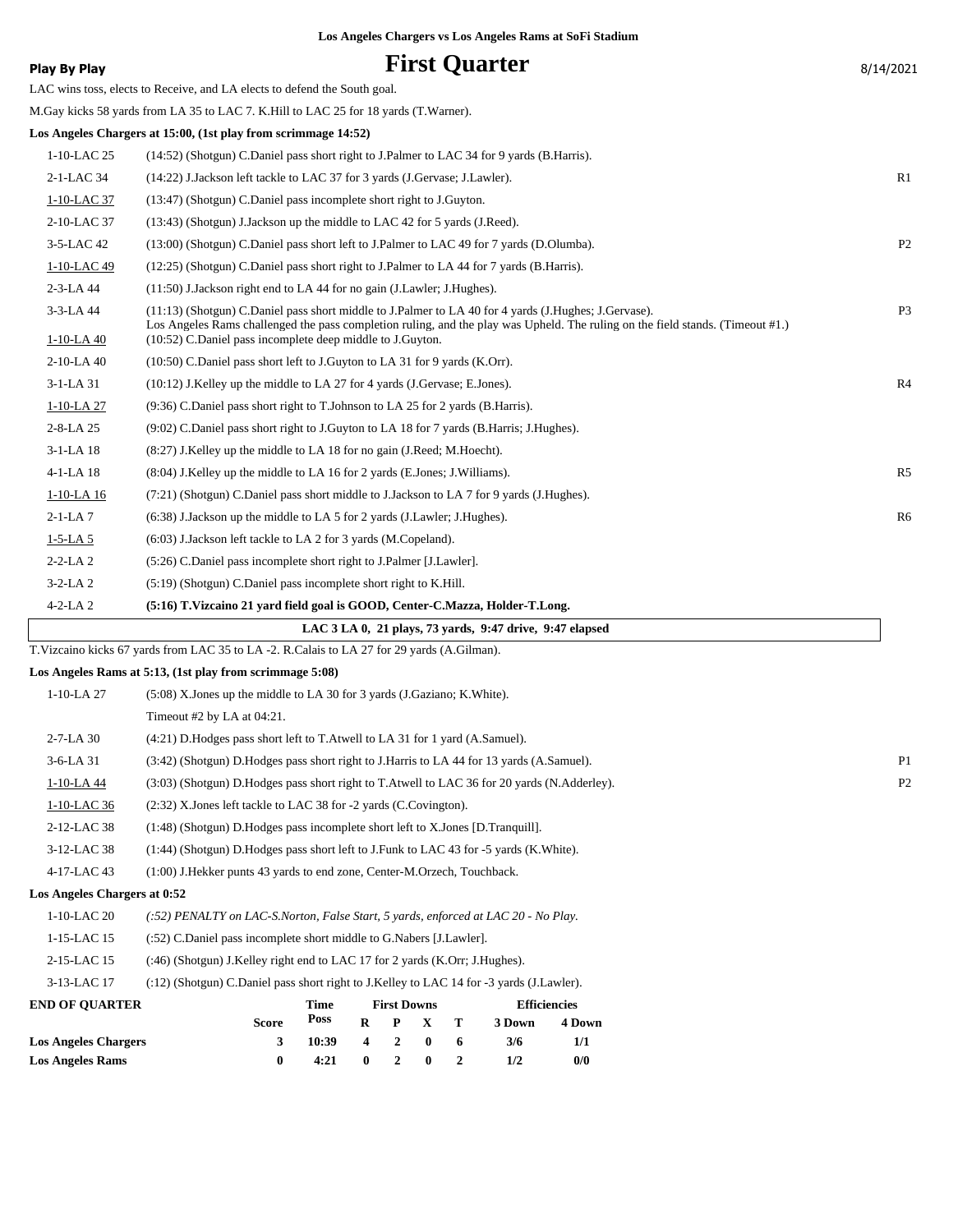## **Play By Play Play Play Second Quarter** 8/14/2021

| Los Angeles Chargers continued. |                                                                                                                                                   |                |
|---------------------------------|---------------------------------------------------------------------------------------------------------------------------------------------------|----------------|
| 4-16-LAC 14                     | (15:00) T.Long punts 61 yards to LA 25, Center-C.Mazza. T.Atwell pushed ob at LA 45 for 20 yards (C.Mazza).                                       |                |
|                                 | PENALTY on LA-D.Olumba, Offensive Holding, 10 yards, enforced at LA 25.                                                                           |                |
| Los Angeles Rams at 14:45       |                                                                                                                                                   |                |
| $1-10-LA$ 15                    | (14:45) X.Jones right tackle to LA 23 for 8 yards (M.Davis).                                                                                      |                |
| 2-2-LA 23                       | (14:11) D.Hodges pass incomplete short left to T.Atwell.                                                                                          |                |
| $3 - 2 - LA$ 23                 | (14:06) (Shotgun) D.Hodges pass short right to J.Harris to LA 24 for 1 yard (D.Tranquill).                                                        |                |
| 4-1-LA 24                       | (13:22) J.Funk left tackle to LA 26 for 2 yards (C.Covington).                                                                                    | R <sub>3</sub> |
| 1-10-LA 26                      | (12:45) (Shotgun) D.Hodges scrambles right end to LA 29 for 3 yards (K. White).                                                                   |                |
| 2-7-LA 29                       | (12:03) J.Funk right guard to LA 30 for 1 yard (J.Gaziano).                                                                                       |                |
| 3-6-LA 30                       | (11:26) (Shotgun) D.Hodges pass short right to X.Jones ran ob at LA 33 for 3 yards (K.White).                                                     |                |
| 4-3-LA 33                       | (11:10) C.Bojorquez punts 52 yards to LAC 15, Center-S.Wirtel, out of bounds.                                                                     |                |
| Los Angeles Chargers at 11:03   |                                                                                                                                                   |                |
| 1-10-LAC 15                     | $(11:03)$ J.Kelley right tackle to LAC 20 for 5 yards (E.Jones; K.Orr).                                                                           |                |
| 2-5-LAC 20                      | (10:30) (Shotgun) J.Kelley right tackle to LAC 22 for 2 yards (E.Banks).                                                                          |                |
| 3-3-LAC 22                      | (9:57) (Shotgun) C.Daniel pass short middle to J.Palmer to LAC 27 for 5 yards (J.Reed).                                                           | P7             |
| 1-10-LAC 27                     | (9:24) (Shotgun) C.Daniel pass short left to J.Palmer to LAC 31 for 4 yards (J.Reed).                                                             |                |
| 2-6-LAC 31                      | (8:43) J.Kelley right guard to LAC 32 for 1 yard (J.Williams; E.Brown).                                                                           |                |
| 3-5-LAC 32                      | (8:04) (Shotgun) C.Daniel pass incomplete deep left to J.Guyton.                                                                                  |                |
| 4-5-LAC 32                      | (7:58) T.Long punts 62 yards to LA 6, Center-C.Mazza. R.Calais to LAC 48 for 46 yards (A.Gilman).                                                 |                |
| Los Angeles Rams at 7:40        |                                                                                                                                                   |                |
| 1-10-LAC 48                     | (7:40) (Shotgun) B.Perkins pass incomplete short left to T.Atwell.                                                                                |                |
| 2-10-LAC 48                     | (7:37) (Shotgun) B.Perkins pass short middle to J.Harris to LAC 32 for 16 yards (K.Hall). FUMBLES (K.Hall), recovered by LA-J.Koski at LAC<br>29. | <b>P4</b>      |
| 1-10-LAC 29                     | (7:02) J.Funk left guard to LAC 27 for 2 yards (N.Niemann; T.Campbell).                                                                           |                |
| 2-8-LAC 27                      | (6:19) (Shotgun) B.Perkins pass short left to T.Jackson to LAC 24 for 3 yards (A.Gilman).                                                         |                |
| 3-5-LAC 24                      | (5:42) (Shotgun) B.Perkins scrambles up the middle to LAC 18 for 6 yards (K.Hall).                                                                | R <sub>5</sub> |
| 1-10-LAC 18                     | (5:14) (No Huddle, Shotgun) B.Perkins pass short left to X.Jones to LAC 15 for 3 yards (A.Ogbongbemiga; A.Gilman).                                |                |
| 2-7-LAC 15                      | (4:35) X. Jones right end to LAC 11 for 4 yards (A. Samuel).                                                                                      |                |
| 3-3-LAC 11                      | (4:00) (Shotgun) B.Perkins pass short right to J.Koski pushed ob at LAC 4 for 7 yards (N.Niemann).                                                | P6             |
| $1-4-LAC4$                      | (3:23) (Shotgun) B.Perkins pass short middle to T.Jackson for 4 yards, TOUCHDOWN.                                                                 | P7             |
|                                 | (Kick formation) PENALTY on LA, Delay of Game, 5 yards, enforced at LAC 15 - No Play.                                                             |                |
|                                 | M.Gay extra point is No Good, Wide Right, Center-M.Orzech, Holder-J.Hekker.                                                                       |                |
|                                 | LAC 3 LA 6, 9 plays, 48 yards, 4:22 drive, 11:42 elapsed                                                                                          |                |
|                                 | A. MacGinnis kicks 57 yards from LA 35 to LAC 8. J. Reed to LAC 33 for 25 yards (J. Gervase; B. Skowronek).                                       |                |
|                                 | Los Angeles Chargers at 3:18, (1st play from scrimmage 3:10)                                                                                      |                |
| 1-10-LAC 33                     | (3:10) (Shotgun) J.Kelley right tackle to LAC 36 for 3 yards (G.Silvanic).                                                                        |                |
| 2-7-LAC 36                      | (2:36) (Shotgun) C.Daniel pass incomplete short middle to J.Kelley.                                                                               |                |
| 3-7-LAC 36                      | (2:32) (Shotgun) C.Daniel pass deep left to D.Parham pushed ob at LA 39 for 25 yards (J.Reed; D.Olumba).                                          | P8             |
| Two-Minute Warning              |                                                                                                                                                   |                |
| $1-10-LA$ 39                    | (1:58) T. Johnson left end to LA 39 for no gain (J. Lawler).                                                                                      |                |
| 2-10-LA 39                      | (1:24) (Shotgun) C.Daniel pass short right to D.Parham to LA 33 for 6 yards (B.Harris; D.Olumba).                                                 |                |
| 3-4-LA 33                       | (:48) (Shotgun) C.Daniel pass short right to J.Moore to LA 26 for 7 yards (B.Harris).                                                             | P <sub>9</sub> |
|                                 | Timeout #1 by LAC at 00:43.                                                                                                                       |                |
| $1-10-LA$ 26                    | (:43) (Shotgun) C.Daniel pass incomplete short right to J.Kelley.                                                                                 |                |
| 2-10-LA 26                      | (:38) (Shotgun) C.Daniel pass short right to J.Moore to LA 20 for 6 yards (J.Gervase).                                                            |                |
|                                 | Timeout #2 by LAC at 00:31.                                                                                                                       |                |
| 3-4-LA 20                       | (:31) (Shotgun) C.Daniel pass incomplete short middle to K.Hill (J.Reed).                                                                         |                |
| 4-4-LA 20                       | (:24) T.Vizcaino 38 yard field goal is GOOD, Center-R.Langan, Holder-T.Long.                                                                      |                |

 **LAC 6 LA 6, 10 plays, 47 yards, 2:56 drive, 14:38 elapsed**

*PENALTY on LAC, Delay of Game, 5 yards, enforced at LAC 35 - No Play.*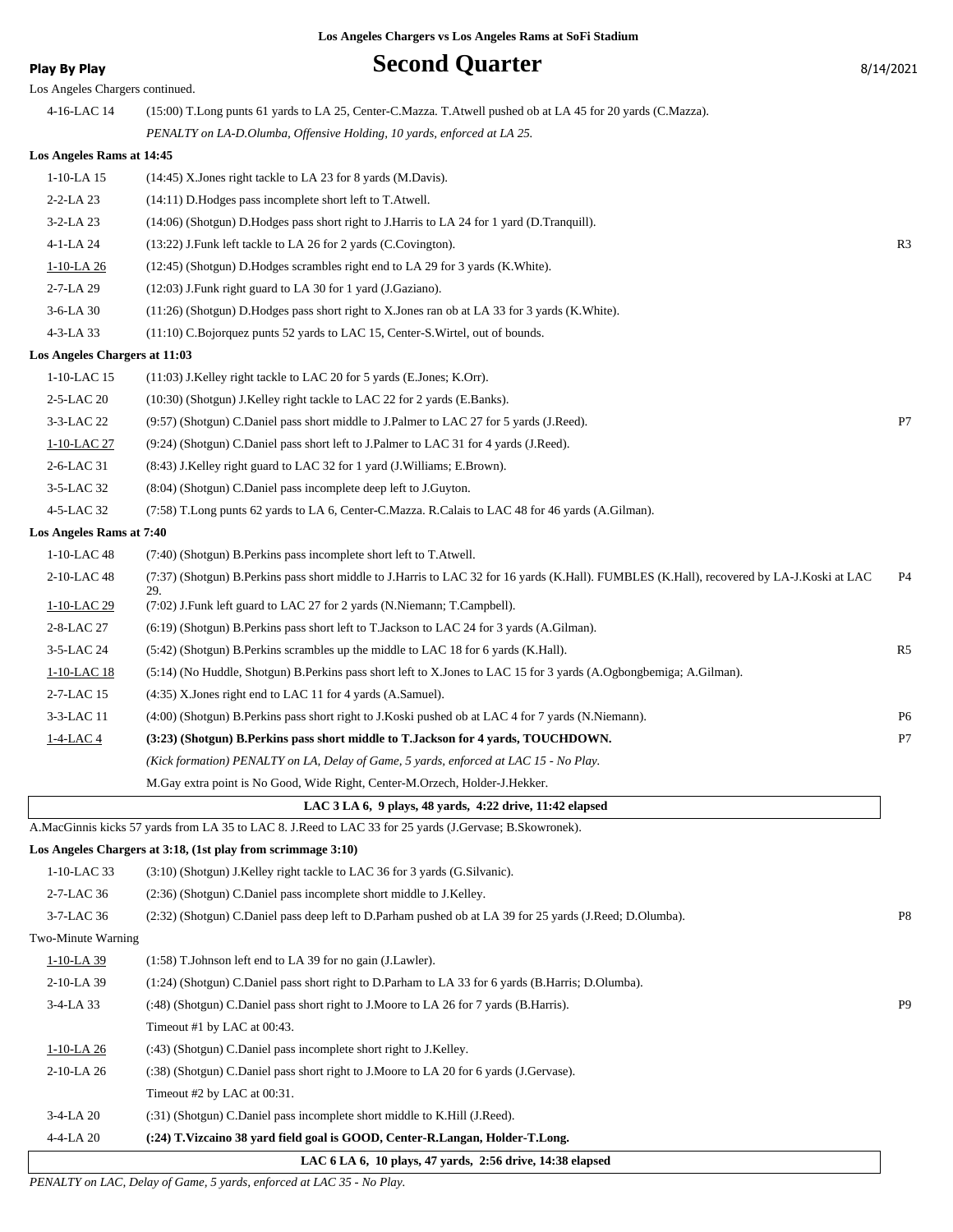T.Vizcaino kicks 71 yards from LAC 30 to LA -1. J.Haydel to LA 20 for 21 yards (C.Rumph).

### **Los Angeles Rams at 0:22, (1st play from scrimmage 0:17)**

1-10-LA 20 (:17) B.Perkins kneels to LA 18 for -2 yards.

| <b>END OF OUARTER</b>       |       | Time         |     | <b>First Downs</b> |                 | <b>Efficiencies</b> |        |  |
|-----------------------------|-------|--------------|-----|--------------------|-----------------|---------------------|--------|--|
|                             | Score | Poss         |     |                    | $R$ $P$ $X$ $T$ | 3 Down              | 4 Down |  |
| <b>Los Angeles Chargers</b> |       | 6:34         | - 0 |                    | 3 O             | 3/5                 | 0/0    |  |
| <b>Los Angeles Rams</b>     |       | $8:26$ 2 3 0 |     |                    |                 | 2/4                 | 1/1    |  |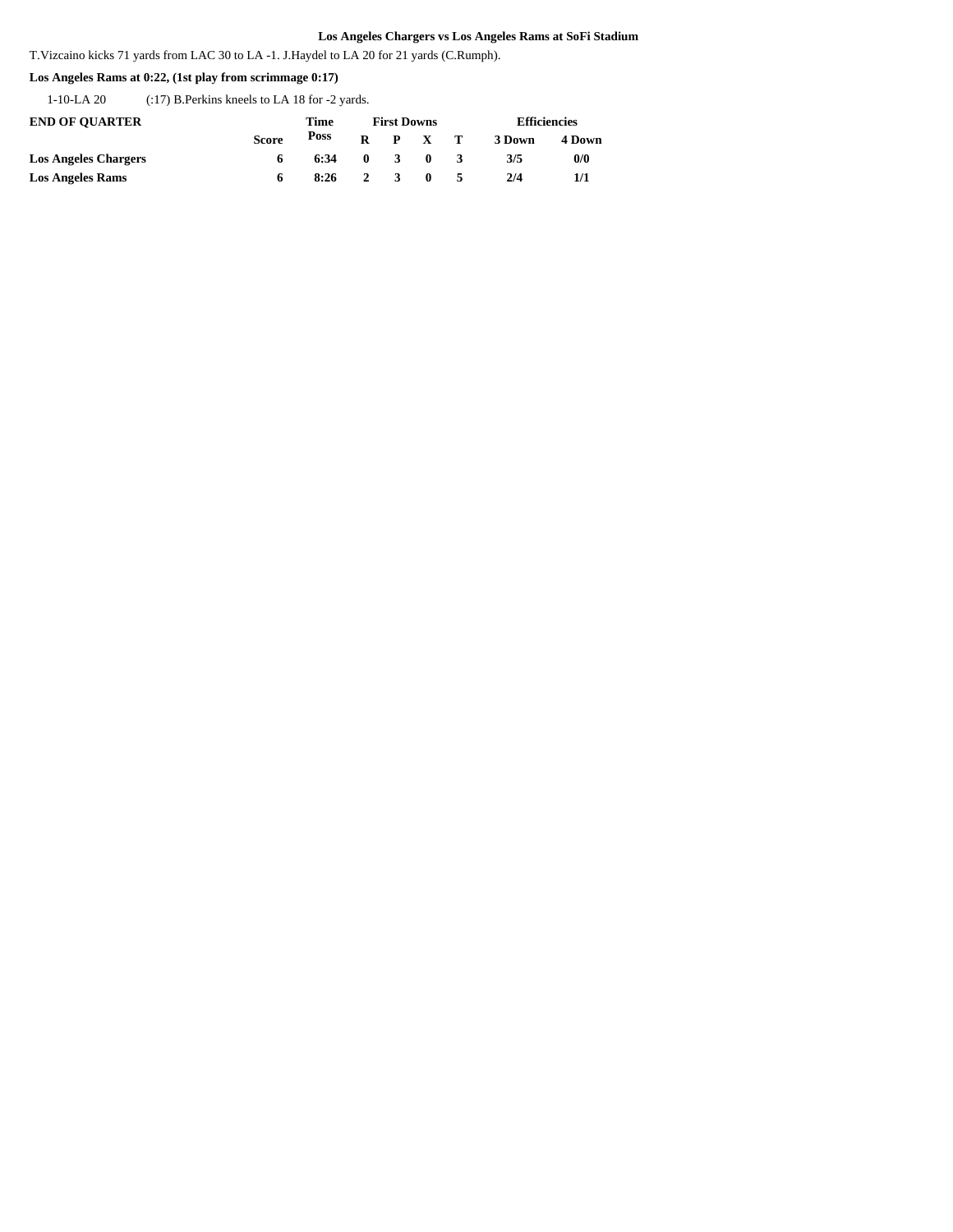| <b>Play By Play</b>                     | <b>Third Quarter</b>                                                                                                                                           | 8/14/2021       |
|-----------------------------------------|----------------------------------------------------------------------------------------------------------------------------------------------------------------|-----------------|
|                                         | LA elects to Receive, and LAC elects to defend the South goal.                                                                                                 |                 |
|                                         | M.Badgley kicks 69 yards from LAC 35 to LA -4. J.Haydel to LA 13 for 17 yards (K.Hall; D.Bradwell).                                                            |                 |
|                                         | Los Angeles Rams at 15:00, (1st play from scrimmage 14:55)                                                                                                     |                 |
| $1-10-LA$ 13                            | $(14:55)$ X. Jones up the middle to LA 15 for 2 yards (N. Niemann).                                                                                            |                 |
| $2 - 8 - LA$ 15                         | (14:17) (Shotgun) B.Perkins pass short left to L.Akers to LA 21 for 6 yards (T.Campbell; A.Ogbongbemiga).                                                      |                 |
| 3-2-LA 21                               | $(13:33)$ (Shotgun) X.Jones up the middle to LA 22 for 1 yard (B.Fehoko).                                                                                      |                 |
| $4 - 1 - LA$ 22                         | (12:53) (Punt formation) PENALTY on LAC, Illegal Substitution, 5 yards, enforced at LA 22 - No Play.                                                           | X8              |
| 1-10-LA 27                              | (12:34) X.Jones left guard to LA 32 for 5 yards (N.Niemann; E.Egbule).                                                                                         |                 |
| $2 - 5 - LA$ 32                         | (11:57) (Shotgun) B.Perkins sacked at LA 29 for -3 yards (sack split by E.Egbule and C.Rumph).                                                                 |                 |
| $3 - 8 - LA$ 29                         | (11:13) (Shotgun) B.Perkins scrambles left end pushed ob at LA 36 for 7 yards (N.Niemann).                                                                     |                 |
| $4 - 1 - LA$ 36                         | (10:39) J.Hekker punts 48 yards to LAC 16, Center-M.Orzech. A.Proehl pushed ob at LAC 30 for 14 yards (J.Hughes).                                              |                 |
| Los Angeles Chargers at 10:29           |                                                                                                                                                                |                 |
| $1-10-LAC$ 30                           | (10:29) E.Stick pass short middle to M.Sokol to LAC 35 for 5 yards (D.Moncrief).                                                                               |                 |
| 2-5-LAC 35                              | (9:55) (Shotgun) L.Rountree right tackle to LAC 39 for 4 yards (D.Moncrief, C.Rozeboom).                                                                       |                 |
| 3-1-LAC 39                              | $(9:20)$ L. Rountree up the middle to LAC 39 for no gain $(G.Silvanic)$ .                                                                                      |                 |
| 4-1-LAC 39                              | (8:44) L.Rountree left tackle to LA 36 for 25 yards (J.Daka).                                                                                                  | R <sub>10</sub> |
| $1-10-LA$ 36                            | (8:05) E. Stick pass deep right to J. Moore ran ob at LA 18 for 18 yards.                                                                                      | P <sub>11</sub> |
| $1-10-LA$ 18                            | (7:37) (Shotgun) D.Bradwell up the middle to LA 13 for 5 yards (E.Banks; D.Moncrief).                                                                          |                 |
| $2 - 5 - LA$ 13                         | (6:58) D.Bradwell right end to LA 1 for 12 yards (T.Warner).                                                                                                   | R <sub>12</sub> |
| $1-1-LA$ 1                              | (6:10) D.Bradwell up the middle for 1 yard, TOUCHDOWN.                                                                                                         | R <sub>13</sub> |
|                                         | M.Badgley extra point is GOOD, Center-R.Langan, Holder-L.Edwards.                                                                                              |                 |
|                                         | LAC 13 LA 6, 8 plays, 70 yards, 4:23 drive, 8:54 elapsed                                                                                                       |                 |
|                                         | M.Badgley kicks 69 yards from LAC 35 to LA -4. O.Anderson to LA 14 for 18 yards (E.Egbule).                                                                    |                 |
|                                         | Los Angeles Rams at 6:06, (1st play from scrimmage 6:02)                                                                                                       |                 |
| $1-10-LA$ 14                            | $(6:02)$ J. Funk up the middle to LA 17 for 3 yards (D. Vaughn; C. Rumph).                                                                                     |                 |
| 2-7-LA 17                               | (5:24) (Shotgun) D.Hodges pass short left to J.Harris pushed ob at LA 30 for 13 yards (N.Niemann).                                                             | P <sub>9</sub>  |
| $1-10-LA$ 30                            | (4:49) D. Hodges pass incomplete deep left to L. Akers.                                                                                                        |                 |
|                                         | PENALTY on LAC-T.Campbell, Defensive Pass Interference, 40 yards, enforced at LA 30 - No Play.                                                                 | X10             |
| 1-10-LAC 30                             | (4:42) D.Hodges pass incomplete short right to K.Markway [E.Egbule].                                                                                           |                 |
|                                         | PENALTY on LAC-A.Ogbongbemiga, Defensive Holding, 5 yards, enforced at LAC 30 - No Play.                                                                       | X11             |
| <u>1-10-LAC 25</u>                      | (4:37) (Shotgun) D.Hodges pass short left to L.Akers to LAC 20 for 5 yards (T.Campbell).                                                                       |                 |
| 2-5-LAC 20                              | (3:57) PENALTY on LA-B.Hopkins, False Start, 5 yards, enforced at LAC 20 - No Play.                                                                            |                 |
| 2-10-LAC 25                             | $(3:46)$ J. Funk up the middle to LAC 21 for 4 yards $(A.Ogbongbemiga)$ .                                                                                      |                 |
| 3-6-LAC 21                              | (3:09) (Shotgun) D.Hodges pass incomplete deep right to J.Harris.                                                                                              |                 |
| 4-6-LAC 21                              | (3:03) A.MacGinnis 40 yard field goal is No Good, Hit Left Upright, Center-S.Wirtel, Holder-C.Bojorquez.                                                       |                 |
| Los Angeles Chargers at 2:58            |                                                                                                                                                                |                 |
| $1-10-LAC30$                            | $(2:58)$ E.Stick sacked at LAC 22 for -8 yards (E.Banks).                                                                                                      |                 |
| 2-18-LAC 22                             | (2:16) (Shotgun) E.Stick pass short left to A.Proehl pushed ob at LAC 29 for 7 yards (T.Hall).                                                                 |                 |
| 3-11-LAC 29                             | $(1:35)$ (Shotgun) E.Stick sacked at LAC 17 for $-12$ yards (J.Williams).                                                                                      |                 |
| 4-23-LAC 17                             | (:45) (Punt formation) PENALTY on LAC, Delay of Game, 5 yards, enforced at LAC 17 - No Play.                                                                   |                 |
| 4-28-LAC 12<br>Los Angeles Rams at 0:20 | (:36) L.Edwards punts 57 yards to LA 31, Center-R.Langan. O.Anderson MUFFS catch, and recovers at LA 29. O.Anderson to LA 44 for 15 yards<br>(A.Ogbongbemiga). |                 |
|                                         |                                                                                                                                                                |                 |

1-10-LA 44 (:20) R.Calais left guard to LA 49 for 5 yards (K.Hall; N.Niemann).

| <b>END OF OUARTER</b>       |              | Time |              |                               | <b>First Downs</b> |   | <b>Efficiencies</b> |        |  |
|-----------------------------|--------------|------|--------------|-------------------------------|--------------------|---|---------------------|--------|--|
|                             | <b>Score</b> | Poss | R            |                               | P X T              |   | 3 Down              | 4 Down |  |
| <b>Los Angeles Chargers</b> | 13           | 7:01 | $\mathbf{3}$ | $\blacksquare$ $\blacksquare$ | $\mathbf{0}$       | 4 | 0/2                 | 1/1    |  |
| <b>Los Angeles Rams</b>     | 6            | 7:59 |              | $0 \quad 1$                   | $\overline{3}$     |   | 0/3                 | 0/0    |  |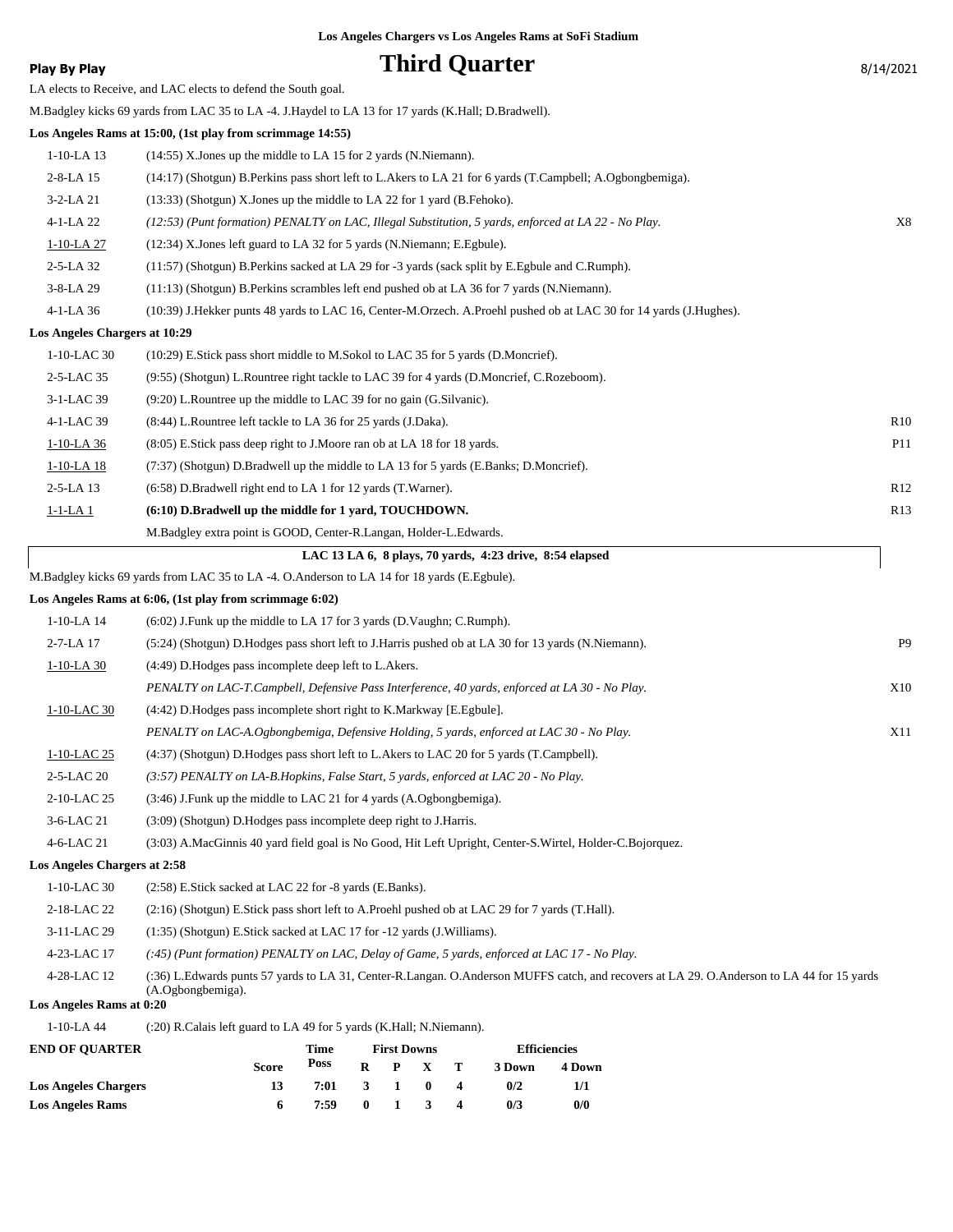| <b>Play By Play</b>                                    |                                                                                                                   |              |                   |                                      |                              |        | <b>Fourth Quarter</b> |                     |                                                                                                                                       | 8/14/2021       |
|--------------------------------------------------------|-------------------------------------------------------------------------------------------------------------------|--------------|-------------------|--------------------------------------|------------------------------|--------|-----------------------|---------------------|---------------------------------------------------------------------------------------------------------------------------------------|-----------------|
| Los Angeles Rams continued.                            |                                                                                                                   |              |                   |                                      |                              |        |                       |                     |                                                                                                                                       |                 |
| 2-5-LA 49                                              | (15:00) R. Calais left guard to LAC 47 for 4 yards (F. Merrill).                                                  |              |                   |                                      |                              |        |                       |                     |                                                                                                                                       |                 |
| 3-1-LAC 47                                             | (14:17) (Shotgun) D.Hodges pass short middle to J.Haydel to LAC 42 for 5 yards (D.Vaughn).                        |              |                   |                                      |                              |        |                       |                     |                                                                                                                                       | P12             |
| 1-10-LAC 42                                            | (13:37) D.Hodges pass incomplete short left to B.Hopkins.                                                         |              |                   |                                      |                              |        |                       |                     |                                                                                                                                       |                 |
| 2-10-LAC 42                                            | $(13:32)$ R.Calais left end to LAC 39 for 3 yards $(C.Rump)$ .                                                    |              |                   |                                      |                              |        |                       |                     |                                                                                                                                       |                 |
| 3-7-LAC 39                                             | (12:55) (Shotgun) PENALTY on LAC-J.Lemonier, Neutral Zone Infraction, 5 yards, enforced at LAC 39 - No Play.      |              |                   |                                      |                              |        |                       |                     |                                                                                                                                       |                 |
| 3-2-LAC 34                                             | (12:44) R.Calais up the middle to LAC 31 for 3 yards (J.Lemonier).                                                |              |                   |                                      |                              |        |                       |                     |                                                                                                                                       | R <sub>13</sub> |
| 1-10-LAC 31                                            | (11:59) (Shotgun) D.Hodges pass incomplete short right to J.Koski [W.Yarbary].                                    |              |                   |                                      |                              |        |                       |                     |                                                                                                                                       |                 |
| 2-10-LAC 31                                            | (11:54) (Shotgun) D.Hodges pass short right to J.Koski to LAC 22 for 9 yards (J.Brannon).                         |              |                   |                                      |                              |        |                       |                     |                                                                                                                                       |                 |
| 3-1-LAC 22                                             | (11:11) D.Hodges pass short left to J.Koski pushed ob at LAC 2 for 20 yards (J.Brannon).                          |              |                   |                                      |                              |        |                       |                     |                                                                                                                                       | P14             |
| $1-2-LAC2$                                             | $(10:35)$ R.Calais up the middle to LAC 5 for -3 yards (F.Merrill).                                               |              |                   |                                      |                              |        |                       |                     |                                                                                                                                       |                 |
| $2-5$ -LAC 5                                           | (9:50) (Shotgun) D.Hodges pass incomplete short left to J.Harris.                                                 |              |                   |                                      |                              |        |                       |                     |                                                                                                                                       |                 |
|                                                        | Timeout #1 by LAC at 09:46.                                                                                       |              |                   |                                      |                              |        |                       |                     |                                                                                                                                       |                 |
| $3-5$ -LAC 5                                           | (9:46) (Shotgun) D.Hodges pass incomplete short middle to J.Haydel (D.Vaughn).                                    |              |                   |                                      |                              |        |                       |                     |                                                                                                                                       |                 |
| $4-5-LAC5$                                             | (D.Hodges).                                                                                                       |              |                   |                                      |                              |        |                       |                     | (9:38) (Shotgun) D.Hodges pass short right intended for J.Haydel INTERCEPTED by J.Brannon at LAC -1. J.Brannon to LAC 13 for 14 yards |                 |
| Los Angeles Chargers at 9:28                           |                                                                                                                   |              |                   |                                      |                              |        |                       |                     |                                                                                                                                       |                 |
| 1-10-LAC 13                                            | (9:28) L.Rountree left tackle to LAC 15 for 2 yards (C.Rozeboom).                                                 |              |                   |                                      |                              |        |                       |                     |                                                                                                                                       |                 |
| 2-8-LAC 15                                             | (8.52) (Shotgun) E.Stick pass short left to J.Reed to LAC 21 for 6 yards (B.Harris).                              |              |                   |                                      |                              |        |                       |                     |                                                                                                                                       |                 |
| 3-2-LAC 21                                             | (8:15) (Shotgun) L.Rountree left end to LAC 20 for -1 yards (T.Warner).                                           |              |                   |                                      |                              |        |                       |                     |                                                                                                                                       |                 |
| 4-3-LAC 20                                             | (7:33) L. Edwards punts 48 yards to LA 32, Center-R. Langan. R. Calais to LA 47 for 15 yards (K. Sails).          |              |                   |                                      |                              |        |                       |                     |                                                                                                                                       |                 |
|                                                        | PENALTY on LA-J.Lawler, Illegal Block Above the Waist, 10 yards, enforced at LA 38.                               |              |                   |                                      |                              |        |                       |                     |                                                                                                                                       |                 |
| Los Angeles Rams at 7:18                               |                                                                                                                   |              |                   |                                      |                              |        |                       |                     |                                                                                                                                       |                 |
| $1-10-LA28$                                            | (7:18) (Shotgun) B.Perkins pass short left to B.Hopkins pushed ob at LA 31 for 3 yards (C.Christiansen) [K.Hall]. |              |                   |                                      |                              |        |                       |                     |                                                                                                                                       |                 |
| 2-7-LA 31                                              | (6:58) R.Calais left tackle to LA 29 for -2 yards (C.Christiansen).                                               |              |                   |                                      |                              |        |                       |                     |                                                                                                                                       |                 |
| 3-9-LA 29                                              | $(6:15)$ (Shotgun) B. Perkins scrambles right end pushed ob at LA 41 for 12 yards (C. Rumph).                     |              |                   |                                      |                              |        |                       |                     |                                                                                                                                       | R15             |
| 1-10-LA 41                                             | (5.32) (Shotgun) R.Calais up the middle to LA 45 for 4 yards (C.Christiansen; E.Egbule).                          |              |                   |                                      |                              |        |                       |                     |                                                                                                                                       |                 |
| 2-6-LA 45                                              | (4:56) B. Perkins pass incomplete short right to J. Koski.                                                        |              |                   |                                      |                              |        |                       |                     |                                                                                                                                       |                 |
| $3-6-LA$ 45                                            | (4:52) (Shotgun) B. Perkins pass incomplete short right to J. Harris (K. Hall).                                   |              |                   |                                      |                              |        |                       |                     |                                                                                                                                       |                 |
| 4-6-LA 45                                              | (4:48) C.Bojorquez punts 34 yards to LAC 21, Center-S.Wirtel, fair catch by A.Proehl.                             |              |                   |                                      |                              |        |                       |                     |                                                                                                                                       |                 |
| Los Angeles Chargers at 4:39                           |                                                                                                                   |              |                   |                                      |                              |        |                       |                     |                                                                                                                                       |                 |
| 1-10-LAC 21                                            | (4:39) E.Stick pass short right to M.Sokol to LAC 35 for 14 yards (D.Moncrief).                                   |              |                   |                                      |                              |        |                       |                     |                                                                                                                                       | P14             |
| 1-10-LAC 35                                            | (3:52) (Shotgun) E.Stick pass short middle to D.Bradwell to LAC 39 for 4 yards (C.Rozeboom).                      |              |                   |                                      |                              |        |                       |                     |                                                                                                                                       |                 |
| 2-6-LAC 39                                             | (3:10) (Shotgun) L.Rountree up the middle to LAC 44 for 5 yards (J.Williams).                                     |              |                   |                                      |                              |        |                       |                     |                                                                                                                                       |                 |
| 3-1-LAC 44                                             | (2:25) E.Stick pass short right to H.Kampmoyer to LA 47 for 9 yards (D.Olumba).                                   |              |                   |                                      |                              |        |                       |                     |                                                                                                                                       | P <sub>15</sub> |
| Two-Minute Warning                                     |                                                                                                                   |              |                   |                                      |                              |        |                       |                     |                                                                                                                                       |                 |
| 1-10-LA 47                                             | (2:00) L.Rountree up the middle to LA 43 for 4 yards (M.Roberts; T.Hall).                                         |              |                   |                                      |                              |        |                       |                     |                                                                                                                                       |                 |
| 2-6-LA 43                                              | (1:13) L.Rountree right guard to LA 19 for 24 yards (T.Hall).                                                     |              |                   |                                      |                              |        |                       |                     |                                                                                                                                       | R <sub>16</sub> |
| $1-10-LA$ 19                                           | (:26) E.Stick kneels to LA 20 for -1 yards.                                                                       |              |                   |                                      |                              |        |                       |                     |                                                                                                                                       |                 |
| <b>END OF QUARTER</b>                                  |                                                                                                                   | Time         |                   | <b>First Downs</b>                   |                              |        |                       | <b>Efficiencies</b> |                                                                                                                                       |                 |
|                                                        | Score                                                                                                             | Poss         | R                 | P                                    | X                            | Т      | 3 Down                | 4 Down              |                                                                                                                                       |                 |
| <b>Los Angeles Chargers</b><br><b>Los Angeles Rams</b> | 13<br>6                                                                                                           | 6:49<br>8:11 | 1<br>$\mathbf{2}$ | $\boldsymbol{2}$<br>$\boldsymbol{2}$ | $\boldsymbol{0}$<br>$\bf{0}$ | 3<br>4 | 1/2<br>4/6            | 0/0<br>0/1          |                                                                                                                                       |                 |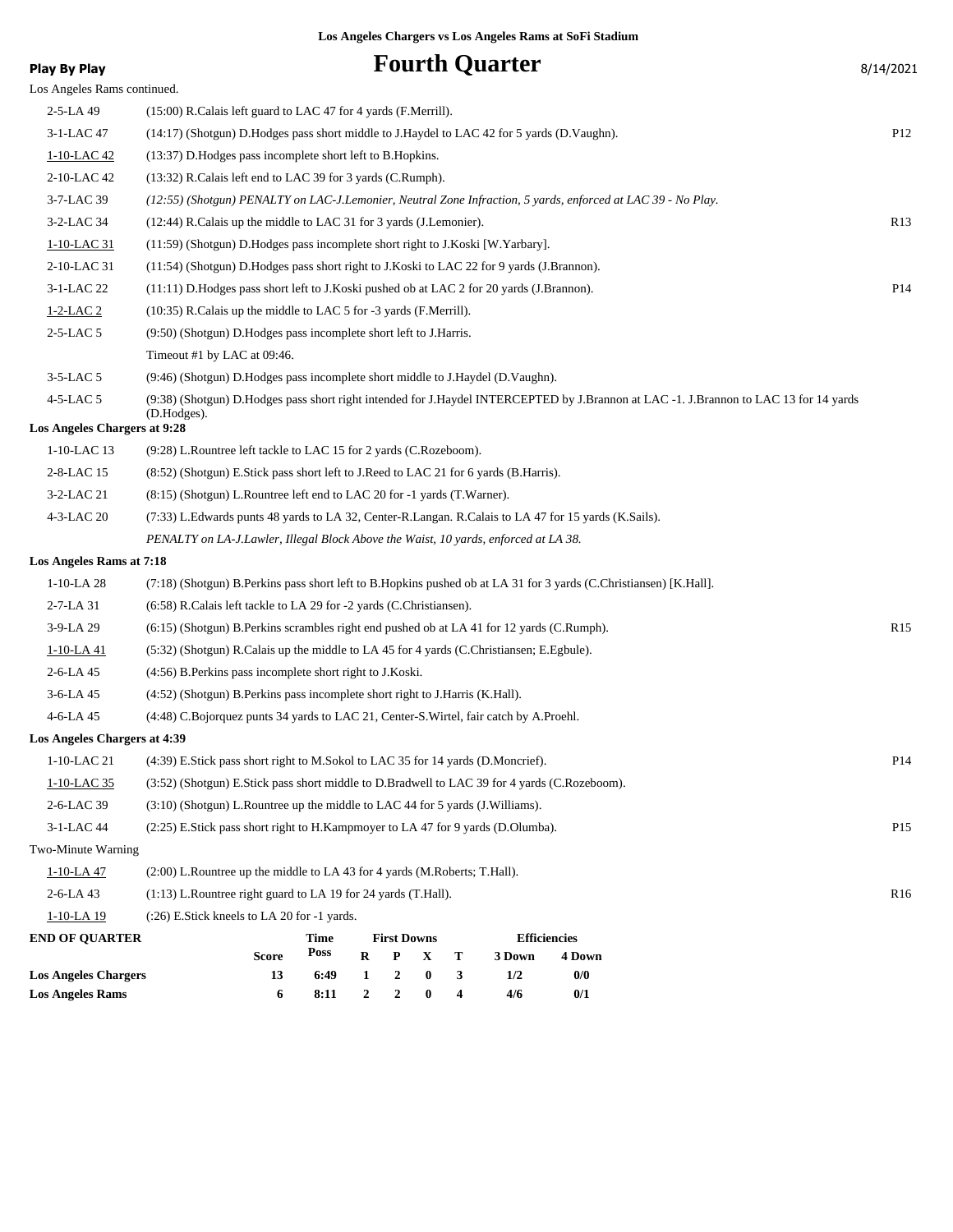# **Miscellaneous Statistics Report**

**Los Angeles Chargers vs Los Angeles Rams**

**8/14/2021 at SoFi Stadium**

## **Ten Longest Plays for Los Angeles Chargers**

| Yards | Otr          | <b>Play Start</b> | <b>Play Description</b>                                                                                  |
|-------|--------------|-------------------|----------------------------------------------------------------------------------------------------------|
| 25    |              | 2 3-7-LAC 36      | (2:32) (Shotgun) C.Daniel pass deep left to D.Parham pushed ob at LA 39 for 25 yards (J.Reed; D.Olumba). |
| 25    |              | 3 4-1-LAC 39      | (8:44) L. Rountree left tackle to LA 36 for 25 yards (J. Daka).                                          |
| 24    |              | 4 2-6-LA 43       | (1:13) L. Rountree right guard to LA 19 for 24 yards (T. Hall).                                          |
| 18    |              | 3 1-10-LA 36      | (8:05) E. Stick pass deep right to J. Moore ran ob at LA 18 for 18 yards.                                |
| 14    |              | 4 1-10-LAC 21     | (4:39) E. Stick pass short right to M. Sokol to LAC 35 for 14 yards (D. Moncrief).                       |
| 12    |              | 3 2-5-LA 13       | (6:58) D.Bradwell right end to LA 1 for 12 yards (T.Warner).                                             |
| 9     |              | 1 1-10-LAC 25     | (14:52) (Shotgun) C.Daniel pass short right to J.Palmer to LAC 34 for 9 yards (B.Harris).                |
| 9     | 1.           | 2-10-LA 40        | (10:50) C.Daniel pass short left to J.Guyton to LA 31 for 9 yards (K.Orr).                               |
| 9     | $\mathbf{1}$ | 1-10-LA 16        | (7:21) (Shotgun) C.Daniel pass short middle to J.Jackson to LA 7 for 9 yards (J.Hughes).                 |
| 9     |              | 4 3-1-LAC 44      | (2:25) E.Stick pass short right to H.Kampmoyer to LA 47 for 9 yards (D.Olumba).                          |

### **Ten Longest Plays for Los Angeles Rams**

| Yards | 0tr | <b>Play Start</b>              | <b>Play Description</b>                                                                                                      |
|-------|-----|--------------------------------|------------------------------------------------------------------------------------------------------------------------------|
| 20    |     | 1 1-10-LA 44                   | (3:03) (Shotgun) D. Hodges pass short right to T. Atwell to LAC 36 for 20 yards (N. Adderley).                               |
| 20    |     | 4 3-1-LAC 22                   | (11:11) D. Hodges pass short left to J. Koski pushed ob at LAC 2 for 20 yards (J. Brannon).                                  |
| 19    |     | 2 2-10-LAC 48                  | (7:37) (Shotgun) B.Perkins pass short middle to J.Harris to LAC 32 for 16 yards (K.Hall). FUMBLES (K.Hall), recovered by LA- |
| 13    |     | $1 \quad 3 - 6 - L A \quad 31$ | (3:42) (Shotqun) D.Hodges pass short right to J.Harris to LA 44 for 13 yards (A.Samuel).                                     |
| 13    |     | 3 2-7-LA 17                    | (5:24) (Shotgun) D.Hodges pass short left to J.Harris pushed ob at LA 30 for 13 yards (N.Niemann).                           |
| 12    |     | 4 3-9-LA 29                    | (6:15) (Shotgun) B.Perkins scrambles right end pushed ob at LA 41 for 12 yards (C.Rumph).                                    |
| 9     |     | 4 2-10-LAC 31                  | (11:54) (Shotgun) D.Hodges pass short right to J.Koski to LAC 22 for 9 yards (J.Brannon).                                    |
| 8     |     | 2 1-10-LA 15                   | (14:45) X.Jones right tackle to LA 23 for 8 yards (M.Davis).                                                                 |
|       |     | 2 3-3-LAC 11                   | (4:00) (Shotgun) B.Perkins pass short right to J.Koski pushed ob at LAC 4 for 7 yards (N.Niemann).                           |
|       |     | $3 - 3 - 8 - LA$ 29            | (11:13) (Shotgun) B.Perkins scrambles left end pushed ob at LA 36 for 7 yards (N.Niemann).                                   |

|             | <b>Touchdown Scoring Information</b> | <b>Offense</b> |              | Defense Special Teams |
|-------------|--------------------------------------|----------------|--------------|-----------------------|
| VISITOR     | Los Angeles Chargers                 |                |              |                       |
| <b>HOME</b> | Los Angeles Rams                     |                | $\mathbf{u}$ |                       |
|             | <b>Player Scoring Information</b>    |                |              |                       |

| Club Player    | TD.                      | TD             | TD                  | TD. | <b>TD</b>                               |  | Rush Rec |                         | TD Rush Rec KOTD Punt Int TD Fum Misc FG XP 2Pt 2Pt Sfty Points |
|----------------|--------------------------|----------------|---------------------|-----|-----------------------------------------|--|----------|-------------------------|-----------------------------------------------------------------|
| LAC D.Bradwell | $0 \t 1$                 |                | 0 0 0 0 0 0 0 0 0 0 |     |                                         |  |          |                         | $0 \t\t 6$                                                      |
| LAC T.Vizcaino |                          |                |                     |     |                                         |  |          | $\cdot$ 0               | 6                                                               |
| LAC M.Badgley  | $\Omega$<br>$\mathbf{0}$ | $\overline{0}$ | 0 0 0 0 0 0 1 0 0   |     |                                         |  |          | $\overline{0}$          | $\overline{1}$                                                  |
| LA T.Jackson   | $\Omega$                 |                | $0\qquad 0\qquad 0$ |     | $\begin{matrix}0&0&0&0&0&0\end{matrix}$ |  |          | $\overline{\mathbf{0}}$ | 6                                                               |

| <b>Possession Detail</b>    | <b>First Half</b> |       | <b>Second Half</b> |       | Game           |       |  |
|-----------------------------|-------------------|-------|--------------------|-------|----------------|-------|--|
|                             | Visitor           | Home  | Visitor            | Home  | <b>Visitor</b> | Home  |  |
| Largest Lead                |                   |       |                    | 0     |                |       |  |
| Drives Leading              |                   | 0     |                    | 0     |                | 0     |  |
| Time of Possession Leading  | 4:30              | 0:00  | 9:27               | 0:00  | 13:57          | 0:00  |  |
| Largest Deficit             | -3                | -3    | 0                  | $-7$  | -3             | $-7$  |  |
| Drives Trailing             |                   |       | 0                  | 3     |                | 6     |  |
| Time of Possession Trailing | 2:56              | 12:25 | 0:00               | 11:39 | 2:56           | 24:04 |  |
| Times Score Tied Up         |                   |       |                    | 0     |                |       |  |
| Lead Changes                |                   |       |                    |       |                |       |  |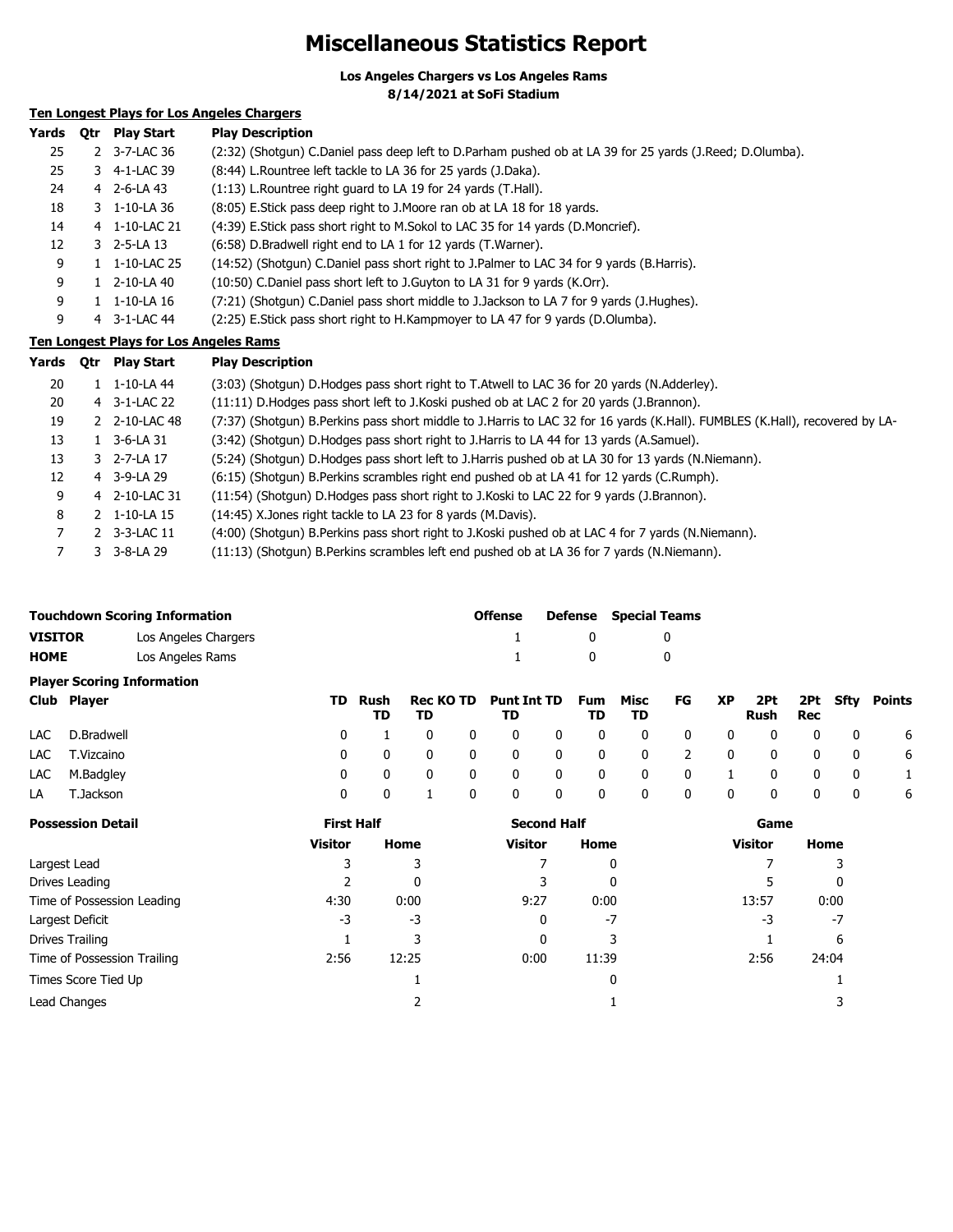# **Playtime Percentage**

Percent of playtime per player on offense, defense and special teams

|                  | <b>Los Angeles Chargers</b> |    |                |    |                |                      |     |                                 | <b>Los Angeles Rams</b> |    |                |    |         |                      |            |
|------------------|-----------------------------|----|----------------|----|----------------|----------------------|-----|---------------------------------|-------------------------|----|----------------|----|---------|----------------------|------------|
|                  |                             |    | <b>Offense</b> |    | <b>Defense</b> | <b>Special Teams</b> |     |                                 |                         |    | <b>Offense</b> |    | Defense | <b>Special Teams</b> |            |
| S Norton         | $\mathsf T$                 | 56 | 95%            |    |                | 3                    |     | 16% A Jackson                   | Τ                       |    | 56 100%        |    |         | 2                    | 11%        |
| <b>B</b> Jaimes  | G                           | 49 | 83%            |    |                | $\mathbf{1}$         |     | 5% T Anchrum                    | T                       |    | 56 100%        |    |         | 2                    | 11%        |
| T St. Louis      | т                           |    | 42 71%         |    |                | 2                    |     | 11% C Brewer                    | T                       |    | 56 100%        |    |         | $\mathbf{1}$         | 5%         |
| T Pipkins        | T                           | 39 | 66%            |    |                | 3                    |     | 16% J Koski                     | <b>WR</b>               | 48 | 86%            |    |         | 4                    | 21%        |
| S Quessenberry   | G                           | 38 | 64%            |    |                | 2                    |     | 11% D Hodges                    | QB                      | 34 | 61%            |    |         |                      |            |
| C Daniel         | QB                          | 38 | 64%            |    |                |                      |     | <b>B</b> Hopkins                | <b>TE</b>               | 33 | 59%            |    |         | 8                    | 42%        |
| K Hill           | <b>WR</b>                   | 30 | 51%            |    |                | 3                    |     | 16% L Akers                     | <b>WR</b>               | 31 | 55%            |    |         | 8                    | 42%        |
| J Kelley         | <b>RB</b>                   | 28 | 47%            |    |                | 4                    |     | 21% B Evans                     | T                       | 30 | 54%            |    |         | $\mathbf{1}$         | 5%         |
| J Guyton         | <b>WR</b>                   | 25 | 42%            |    |                |                      |     | C Shelton                       | G                       | 30 | 54%            |    |         | 1                    | 5%         |
| D Parham         | <b>TE</b>                   | 24 | 41%            |    |                | 1                    |     | 5% J Kolone                     | G                       | 26 | 46%            |    |         | 2                    | 11%        |
| R Hunter         | G                           | 24 | 41%            |    |                |                      |     | J Meredith                      | G                       | 26 | 46%            |    |         | $\overline{2}$       | 11%        |
| J Moore          | <b>WR</b>                   | 21 | 36%            |    |                | 6                    | 32% | <b>T</b> Atwell                 | <b>WR</b>               | 26 | 46%            |    |         | 1                    | 5%         |
| N Gilliam        | G                           |    | 21 36%         |    |                | 1                    | 5%  | T Jackson                       | <b>WR</b>               | 24 | 43%            |    |         | $\mathbf{1}$         | 5%         |
| E Stick          | QB                          | 21 | 36%            |    |                |                      |     | J Harris                        | TE                      | 23 | 41%            |    |         | 3                    | 16%        |
| R Slater         | Τ                           | 20 | 34%            |    |                | 1                    | 5%  | X Jones                         | <b>RB</b>               | 22 | 39%            |    |         | 4                    | 21%        |
| T Johnson        | <b>WR</b>                   | 19 | 32%            |    |                |                      |     | J Haydel                        | <b>WR</b>               | 22 | 39%            |    |         | 2                    | 11%        |
| M Sokol          | TE                          | 17 | 29%            |    |                | 2                    | 11% | <b>B</b> Perkins                | QB                      | 22 | 39%            |    |         |                      |            |
| J Palmer         | <b>WR</b>                   | 17 | 29%            |    |                | 2                    | 11% | J Funk                          | RB                      | 19 | 34%            |    |         | 3                    | 16%        |
| L Rountree       | <b>RB</b>                   | 16 | 27%            |    |                | 8                    | 42% | R Calais                        | <b>RB</b>               | 15 | 27%            |    |         | 6                    | 32%        |
| <b>T McKitty</b> | TE                          | 13 | 22%            |    |                |                      |     |                                 | <b>TE</b>               | 13 |                |    |         |                      |            |
| G Nabers         | <b>RB</b>                   | 11 | 19%            |    |                | 8                    | 42% | K Markway<br><b>B Skowronek</b> | <b>WR</b>               |    | 23%<br>7%      |    |         | 6<br>3               | 32%<br>16% |
| H Kampmoyer      | TE                          |    | 11 19%         |    |                | 3                    | 16% |                                 |                         | 4  |                |    |         |                      |            |
| S Anderson       | <b>TE</b>                   | 10 | 17%            |    |                | 10                   | 53% | <b>B</b> Harris                 | DB                      |    |                | 52 | 88%     | 4                    | 21%        |
| J Reed           | <b>WR</b>                   | 10 | 17%            |    |                | 4                    | 21% | D Olumba                        | CB                      |    |                | 44 | 75%     | 4                    | 21%        |
| J Jackson        | RB                          | 10 | 17%            |    |                | 4                    | 21% | J Gervase                       | SS                      |    |                | 38 | 64%     | 11                   | 58%        |
| A Proehl         | <b>WR</b>                   | 10 | 17%            |    |                | 2                    | 11% | J Reed                          | DB                      |    |                | 38 | 64%     | 8                    | 42%        |
| M Bandy          | <b>WR</b>                   | 8  | 14%            |    |                |                      |     | J Hughes                        | DB                      |    |                | 38 | 64%     | 8                    | 42%        |
| J Hurst          | <b>WR</b>                   | 6  | 10%            |    |                |                      |     | E Jones                         | LB                      |    |                | 38 | 64%     | 7                    | 37%        |
| D Bradwell       | <b>RB</b>                   | 5  | 8%             |    |                | 6                    | 32% | E Brown                         | DE                      |    |                | 38 | 64%     | 7                    | 37%        |
| M Seybert        | TE                          | 4  | 7%             |    |                |                      |     | K Orr                           | CB                      |    |                | 38 | 64%     | 6                    | 32%        |
| K Spalding       | T                           | 3  | 5%             |    |                | 3                    | 16% | J Williams                      | DE                      |    |                | 32 | 54%     | 5                    | 26%        |
| D Harper         | т                           | 3  | 5%             |    |                |                      |     | C Garrett                       | LB                      |    |                | 25 | 42%     | 7                    | 37%        |
| K Hall           | CB                          |    |                | 44 | 79%            | 11                   | 58% | G Silvanic                      | DT                      |    |                | 25 | 42%     | 2                    | 11%        |
| T Campbell       | CB                          |    |                | 40 | 71%            | 7                    | 37% | J Lawler                        | LB                      |    |                | 24 | 41%     | 7                    | 37%        |
| N Niemann        | LB                          |    |                | 36 | 64%            | 12                   | 63% | E Banks                         | DT                      |    |                | 24 | 41%     | 2                    | 11%        |
| A Ogbongbemiga   | LB                          |    |                | 36 | 64%            | 7                    | 37% | M Copeland                      | DT                      |    |                | 23 | 39%     | 1                    | 5%         |
| D Vaughn         | DB                          |    |                | 34 | 61%            | $\mathbf{1}$         | 5%  | D Moncrief                      | LB                      |    |                | 21 | 36%     | 9                    | 47%        |
| J Gaziano        | DE                          |    |                | 31 | 55%            | 6                    | 32% | C Rozeboom                      | LB                      |    |                | 21 | 36%     | 9                    | 47%        |
| J Brannon        | DB                          |    |                | 30 | 54%            | 8                    | 42% | T Warner                        | DB                      |    |                | 21 | 36%     | 9                    | 47%        |
| A Gilman         | SS                          |    |                | 30 | 54%            | 7                    | 37% | P Ford                          | DB                      |    |                | 21 | 36%     | 7                    | 37%        |
| E Egbule         | LB                          |    |                | 27 | 48%            | 7                    | 37% | M Hoecht                        | DT                      |    |                | 20 | 34%     | 3                    | 16%        |
| J Lemonier       | DE                          |    |                | 26 | 46%            | 5                    | 26% | J Daka                          | DE                      |    |                | 19 | 32%     | 9                    | 47%        |
| <b>B</b> Deluca  | DB                          |    |                | 26 | 46%            | 1                    | 5%  | M Roberts                       | DE                      |    |                | 19 | 32%     |                      |            |
| C Rumph          | LB                          |    |                | 25 | 45%            | 7                    | 37% | <b>B</b> Brown                  | ΝT                      |    |                | 15 | 25%     | $\mathbf{1}$         | 5%         |
| A Samuel         | DB                          |    |                |    | 23 41%         | 3                    |     | $16\%$ T Hall                   | CB                      |    |                |    | 14 24%  | 4                    | 21%        |